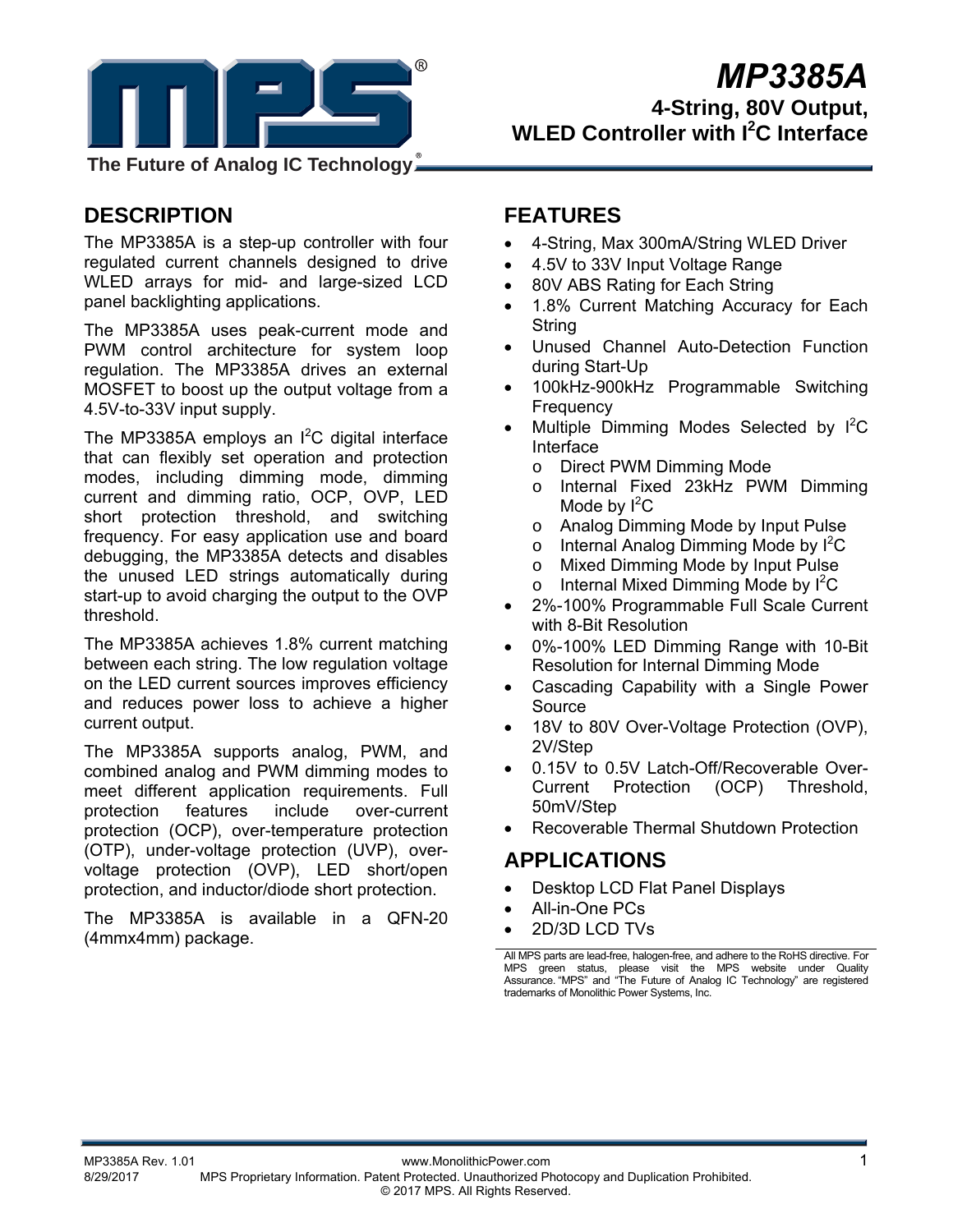

# **TYPICAL APPLICATION**

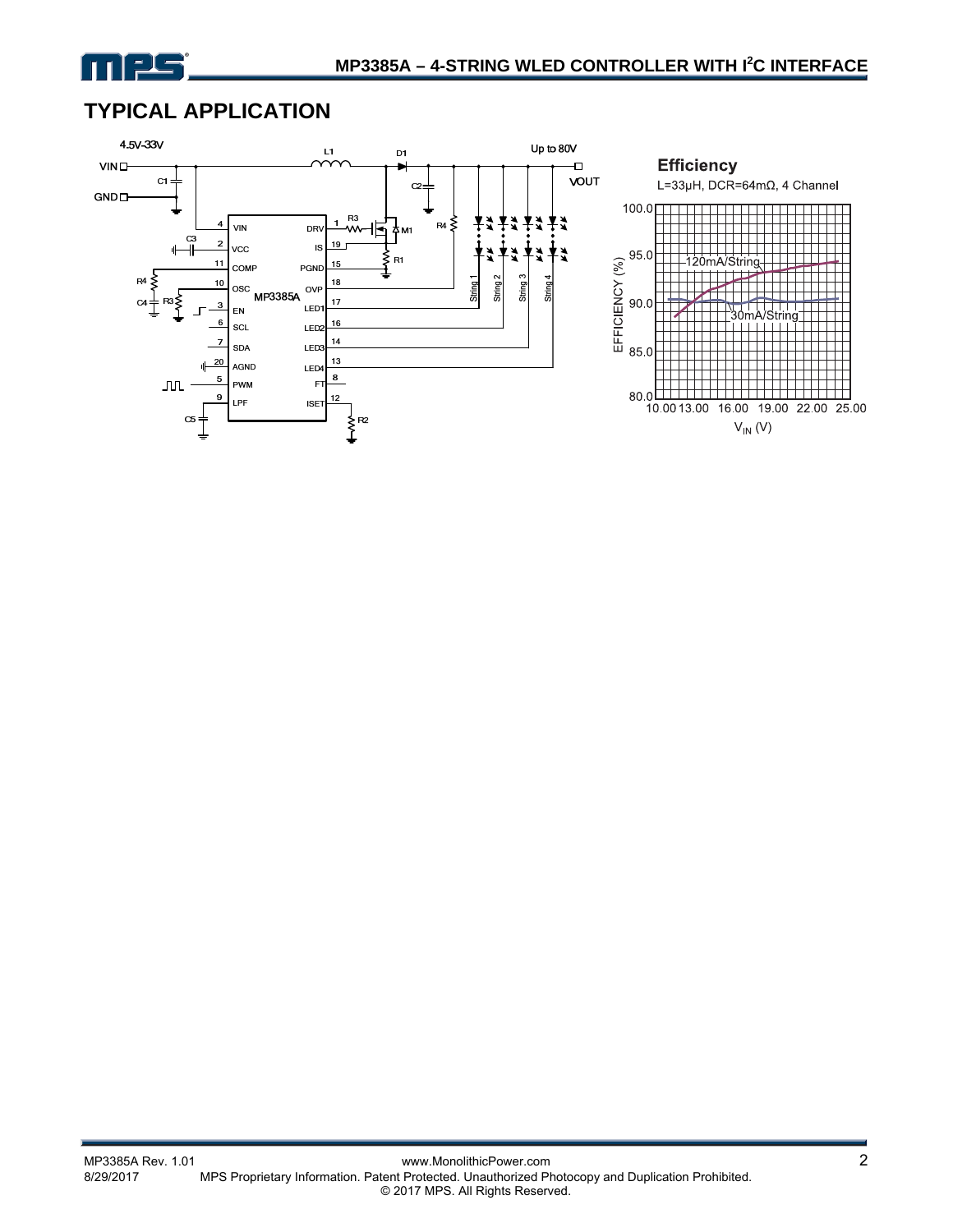

### **ORDERING INFORMATION**

| <b>Part Number*</b> | Package            | <b>Top Marking</b> |
|---------------------|--------------------|--------------------|
| MP3385AGR           | $QFN-20$ (4mmx4mm) | See Below          |

\* For Tape & Reel, add suffix –Z (e.g. MP3385AGR–Z)

### **TOP MARKING**

### MPSYWW M3385A

LLLLLL

MPS: MPS prefix Y: Year code WW: Week code M3385A: Part number LLLLLL: Lot number



### **PACKAGE REFERENCE**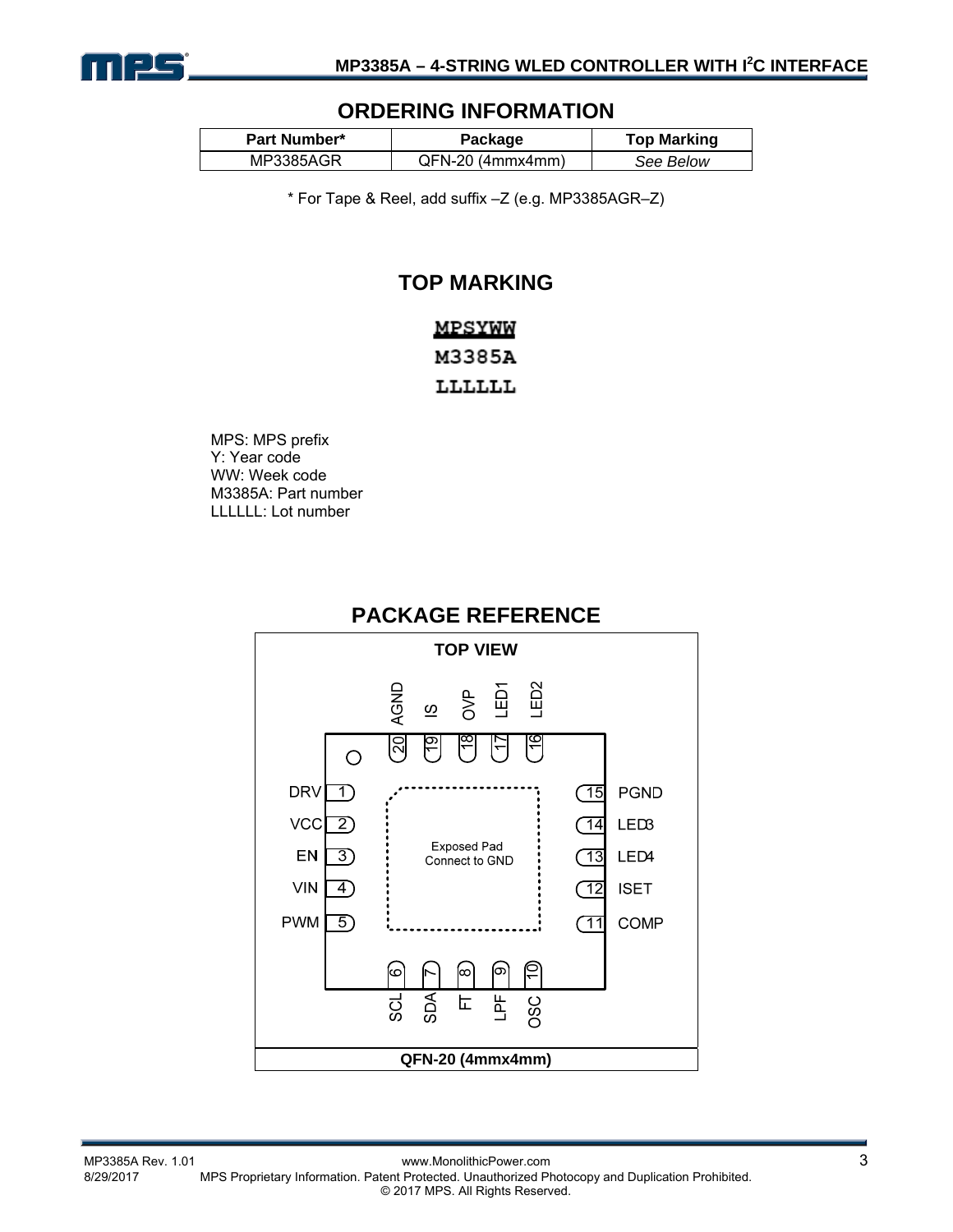

### **ABSOLUTE MAXIMUM RATINGS (1)**

| All other pins  -0.3V (-0.5V for <10ns) to +6.5V         |  |
|----------------------------------------------------------|--|
| Continuous power dissipation $(T_A = 25^{\circ}C)^{(2)}$ |  |
|                                                          |  |
|                                                          |  |
|                                                          |  |
|                                                          |  |

### *Recommended Operating Conditions* **(3)**

| Operating junction temp -40°C to +125°C |  |
|-----------------------------------------|--|

### *Thermal Resistance* **(4)** *θJA θJC* QFN-20 (4mmx4mm) ............. 42 ........ 9 .... °C/W

#### **NOTES:**

- 1) Exceeding these ratings may damage the device.
- 2) The maximum allowable power dissipation is a function of the maximum junction temperature  $T_J$  (MAX), the junction-toambient thermal resistance  $\theta_{JA}$ , and the ambient temperature  $T_A$ . The maximum allowable continuous power dissipation at any ambient temperature is calculated by  $P_D$  (MAX) = (T<sub>J</sub>  $(MAX)-T_A)/\theta_{JA}$ . Exceeding the maximum allowable power dissipation produces an excessive die temperature, causing the regulator to go into thermal shutdown. Internal thermal shutdown circuitry protects the device from permanent damage.
- 3) The device is not guaranteed to function outside of its operating conditions.
- 4) Measured on JESD51-7, 4-layer PCB.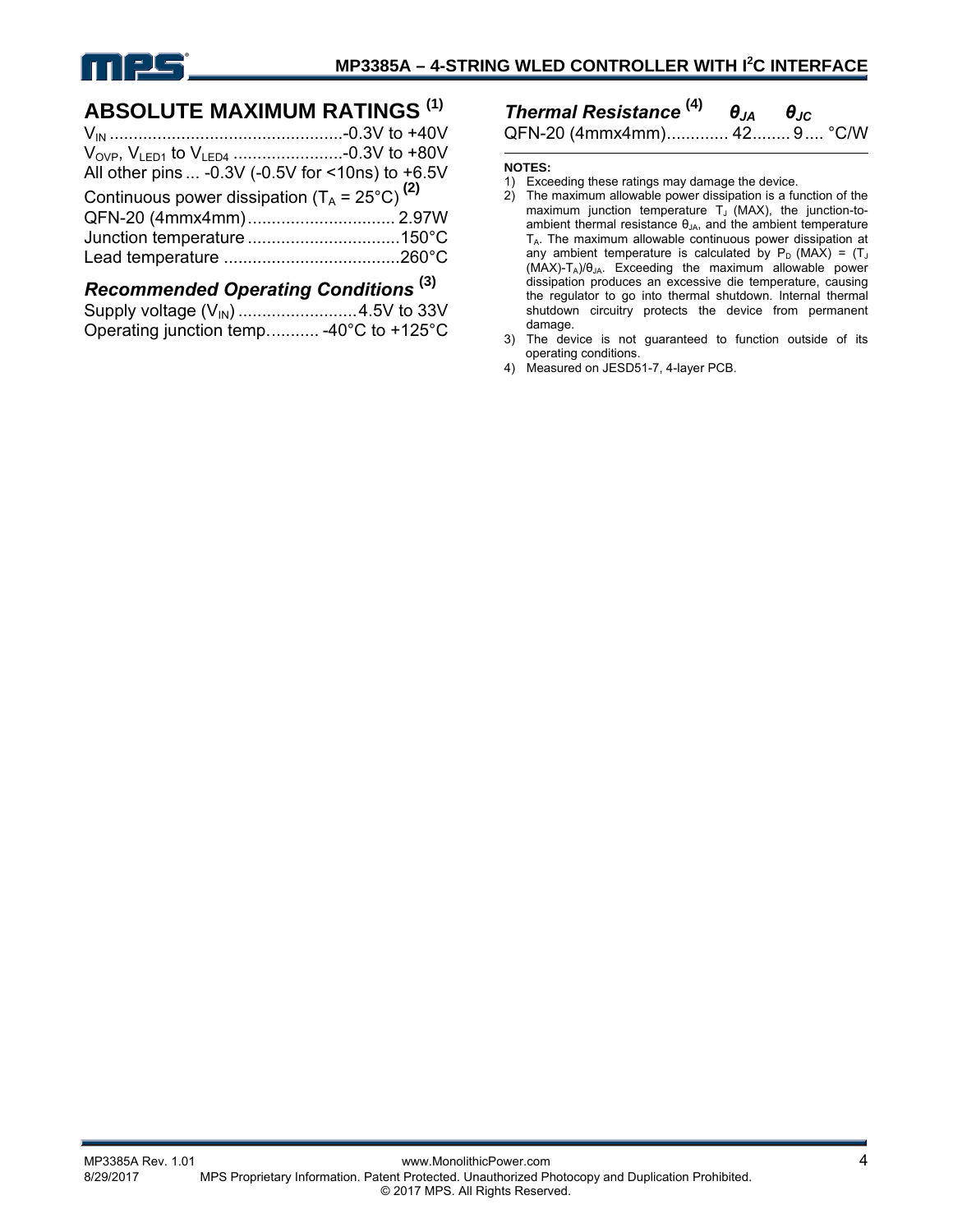# **ELECTRICAL CHARACTERISTICS**

 $V_{IN}$  = 12V,  $V_{EN}$  = 5V,  $T_A$  = 25°C, unless otherwise noted.

| <b>Parameters</b>                 | <b>Symbol</b>            | <b>Condition</b>                                                | Min  | <b>Typ</b>     | <b>Max</b>  | Unit   |
|-----------------------------------|--------------------------|-----------------------------------------------------------------|------|----------------|-------------|--------|
| Operating input voltage           | $V_{IN}$                 |                                                                 | 4.5  |                | 33          | V      |
| Supply current (quiescent)        | $I_{\Omega}$             | $V_{IN}$ = 12V, no switching                                    |      | 3              |             | mA     |
| Supply current (shutdown)         | $I_{ST}$                 | $V_{EN} = 0V$ , $V_{IN} = 12V$                                  |      |                | $\mathbf 1$ | μA     |
| LDO output voltage                | $V_{\rm CC}$             | $7V < V_{IN} < 28V$ ,<br>$0 < I_{VCC} < 10mA$                   | 5.4  | 6              | 6.3         | V      |
| <b>VCC UVLO threshold</b>         | $V_{IN\_UVLO}$           | Rising edge                                                     | 3.7  | 4              | 4.3         | $\vee$ |
| VCC UVLO hysteresis               |                          |                                                                 |      | 340            |             | mV     |
| EN high voltage                   | $V_{EN_HIGH}$            | $V_{EN}$ rising                                                 | 1.5  |                |             | V      |
| EN low voltage                    | $V_{EN\_LOW}$            | $V_{EN}$ falling                                                |      |                | 0.6         | $\vee$ |
| <b>Step-Up Converter</b>          |                          |                                                                 |      |                |             |        |
| Gate driver sourcing<br>impedance |                          | $V_{CC}$ = 6V, $V_{GATE}$ = 6V                                  |      | 4              |             | Ω      |
| Gate driver sinking impedance     |                          | $V_{CC}$ = 6V, $I_{GATE}$ = 10mA                                |      | $\overline{2}$ |             | Ω      |
| Switching frequency               | $\mathsf{f}_\mathsf{SW}$ | $F S3:0 bits = 0010b,$<br>$R_{\text{OSC}} = 100k\Omega$         | 156  | 195            | 234         | kHz    |
|                                   |                          | $F S3:0 \text{ bits} = 1001b.$<br>$R_{\text{OSC}} = 100k\Omega$ | 672  | 820            | 967         | kHz    |
| OSC voltage                       | $V_{\rm osc}$            | $R_{\rm OSC}$ = 100k $\Omega$ ,<br>$f_{SW}$ = 900kHz            | 1.75 | 1.79           | 1.83        | $\vee$ |
| Maximum duty cycle                | $D_{MAX}$                |                                                                 | 90   |                |             | $\%$   |
| Cycle-by-cycle IS pin current     |                          | $OCP2:0 bits = 000b$                                            | 130  | 150            | 170         | mV     |
| limit                             |                          | $OCP2:0 bits = 111b$                                            | 465  | 500            | 535         | mV     |
| COMP source current limit         | <b>I</b> COMP SOLI       | $1V <$ COMP $<$ 2.9V                                            |      | 75             |             | μA     |
| <b>COMP</b> sink current limit    | <b>I</b> COMP SILI       | $1V <$ COMP $<$ 2.9V                                            |      | 15             |             | μA     |
| COMP transconductance             | $G_{COMP}$               | $\Delta I_{\text{COMP}} = \pm 10 \mu A$                         |      | 100            |             | µA/V   |
| <b>Current Dimming</b>            |                          |                                                                 |      |                |             |        |
| PWM input low threshold           | V <sub>PWM_LO</sub>      | V <sub>PWM</sub> falling                                        |      |                | 0.4         | $\vee$ |
| PWM input high threshold          | $V_{\text{PWM_HI}}$      | V <sub>PWM</sub> rising                                         | 1.5  |                |             | $\vee$ |
|                                   |                          | $MODE1:0$ bits = 10b                                            |      | 25             |             | $\%$   |
| Dimming transfer point            |                          | $MODE1:0$ bits = 11b                                            |      | 50             |             | $\%$   |
| Internal dimming frequency        |                          |                                                                 | 20   | 23             |             | kHz    |
|                                   |                          | Dimming resolution                                              |      | 0.098          |             | $\%$   |
| Dimming ratio                     |                          | $DIM = 1111111111b$                                             |      | 100            |             | $\%$   |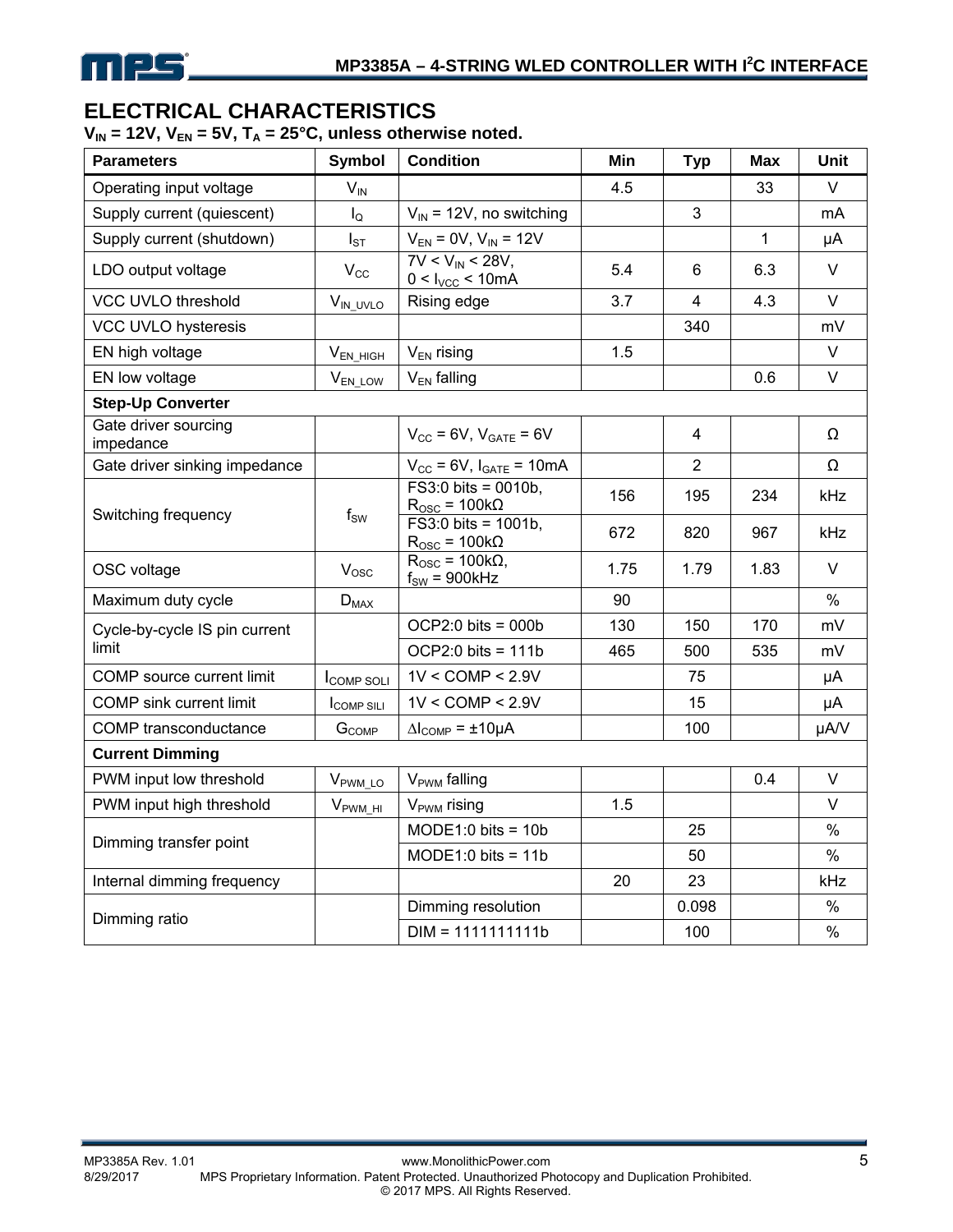# **ELECTRICAL CHARACTERISTICS** *(continued)*

 $V_{IN}$  = 12V,  $V_{EN}$  = 5V,  $T_A$  = 25°C, unless otherwise noted.

| <b>Parameters</b>                                   | <b>Symbol</b>               | <b>Condition</b>                                          | Min                   | <b>Typ</b>     | <b>Max</b> | Unit        |
|-----------------------------------------------------|-----------------------------|-----------------------------------------------------------|-----------------------|----------------|------------|-------------|
| <b>Current Regulation</b>                           |                             |                                                           |                       |                |            |             |
| <b>ISET voltage</b>                                 | $V_{\text{ISET}}$           |                                                           | 1.93                  | 1.98           | 2.03       | V           |
| LEDX average current                                | $I_{LED}$                   | $R_{\text{ISET}} = 100.8 \text{k}\Omega,$<br>$ILED = FFh$ | 192                   | 201            | 210        | mA          |
| Full scale current                                  |                             | ILED7:0 bits = 00h                                        |                       | $\overline{2}$ |            | $\%$        |
|                                                     |                             | ILED7:0 bits = $FFh^{(5)}$                                |                       | 100            |            | $\%$        |
| Current matching <sup>(6)</sup>                     |                             | $I_{LED} = 200mA$                                         |                       |                | 1.8        | $\%$        |
|                                                     |                             | $I_{LED} = 330mA$                                         |                       | 820            |            | mV          |
| <b>LEDX</b> regulation voltage                      | $V_{LEDX}$                  | $I_{LED} = 200mA$                                         |                       | 700            |            | mV          |
|                                                     |                             | $I_{LED} = 60mA$                                          |                       | 500            |            | mV          |
| <b>Protection</b>                                   |                             |                                                           |                       |                |            |             |
| <b>OVP</b> threshold                                | $V_{OVP\_OV}$               | $OVP4:0$ bits = 00000b                                    | 16.8                  | 18             | 18.9       | $\vee$      |
|                                                     |                             | OVP4:0 bits = 11100b                                      | 71.5                  | 74             | 75.5       | $\vee$      |
| <b>OVP UVLO threshold</b>                           | V <sub>OVP_UV</sub>         | Step-up converter fails                                   |                       | 2.5            |            | $\vee$      |
| <b>LEDX UVLO threshold</b>                          | VLEDX_UV                    |                                                           | 147                   | 206            | 265        | mV          |
|                                                     |                             | LEDS2:0 bits = $000b$                                     |                       | 4              |            | V           |
| LEDX over-voltage threshold                         | VLEDX_OV                    | LEDS2:0 bits = $111b$                                     |                       | 11             |            | $\vee$      |
| Thermal protection threshold                        | $T_{ST}$                    |                                                           |                       | 150            |            | $^{\circ}C$ |
| Thermal protection hysteresis                       |                             |                                                           |                       | 25             |            | $^{\circ}C$ |
| <sup>2</sup> C Interface Specifications             |                             |                                                           |                       |                |            |             |
| Input logic low                                     | $V_{IL}$                    |                                                           |                       |                | 0.4        | $\vee$      |
| Input logic high                                    | $V_{\text{IH}}$             |                                                           | 1.3                   |                |            | $\vee$      |
| Output logic low                                    | $V_{OL}$                    | $I_{\text{LOAD}} = 3 \text{mA}$                           |                       |                | 0.4        | $\vee$      |
| SCL clock frequency                                 | $\mathsf{f}_{\mathsf{SCL}}$ |                                                           |                       |                | 400        | kHz         |
| SCL high time                                       | $\tau$ HIGH                 |                                                           | 0.6                   |                |            | μs          |
| <b>SCL low time</b>                                 | $\tau_{LOW}$                |                                                           | 1.3                   |                |            | μs          |
| Data set-up time                                    | $\tau_{\text{SU,DAT}}$      |                                                           | 100                   |                |            | ns          |
| Data hold time                                      | $\tau$ HD.DAT               |                                                           | $\mathbf 0$           |                | 0.9        | μs          |
| Set-up time for repeated start                      | $\tau_{\text{SU,STA}}$      |                                                           | 0.6                   |                |            | μs          |
| Hold time for start                                 | t <sub>HD,STA</sub>         |                                                           | 0.6                   |                |            | $\mu s$     |
| Bus-free time between a start<br>and stop condition | $\tau_{\text{BUF}}$         |                                                           | 1.3                   |                |            | μs          |
| Set-up time for stop condition                      | $\tau_{\text{SU,STO}}$      |                                                           | 0.6                   |                |            | μs          |
| Rise time of SCL and SDA                            | $\tau_{\mathsf{R}}$         |                                                           | $20 + 0.1$<br>$x C_B$ |                | 300        | ns          |
| Fall time of SCL and SDA                            | τF                          |                                                           | $20 + 0.1$<br>$x C_B$ |                | 300        | ns          |
| Pulse width of suppressed<br>spike                  | $\tau_{SP}$                 |                                                           | 0                     |                | 50         | ns          |
| Capacitance bus for each bus<br>line                | $C_B$                       |                                                           |                       |                | 400        | pF          |

**NOTES:** 

5) Guaranteed by design.<br>6) Matching is defined as

Matching is defined as the difference between the maximum to minimum current divided by 2x the average currents.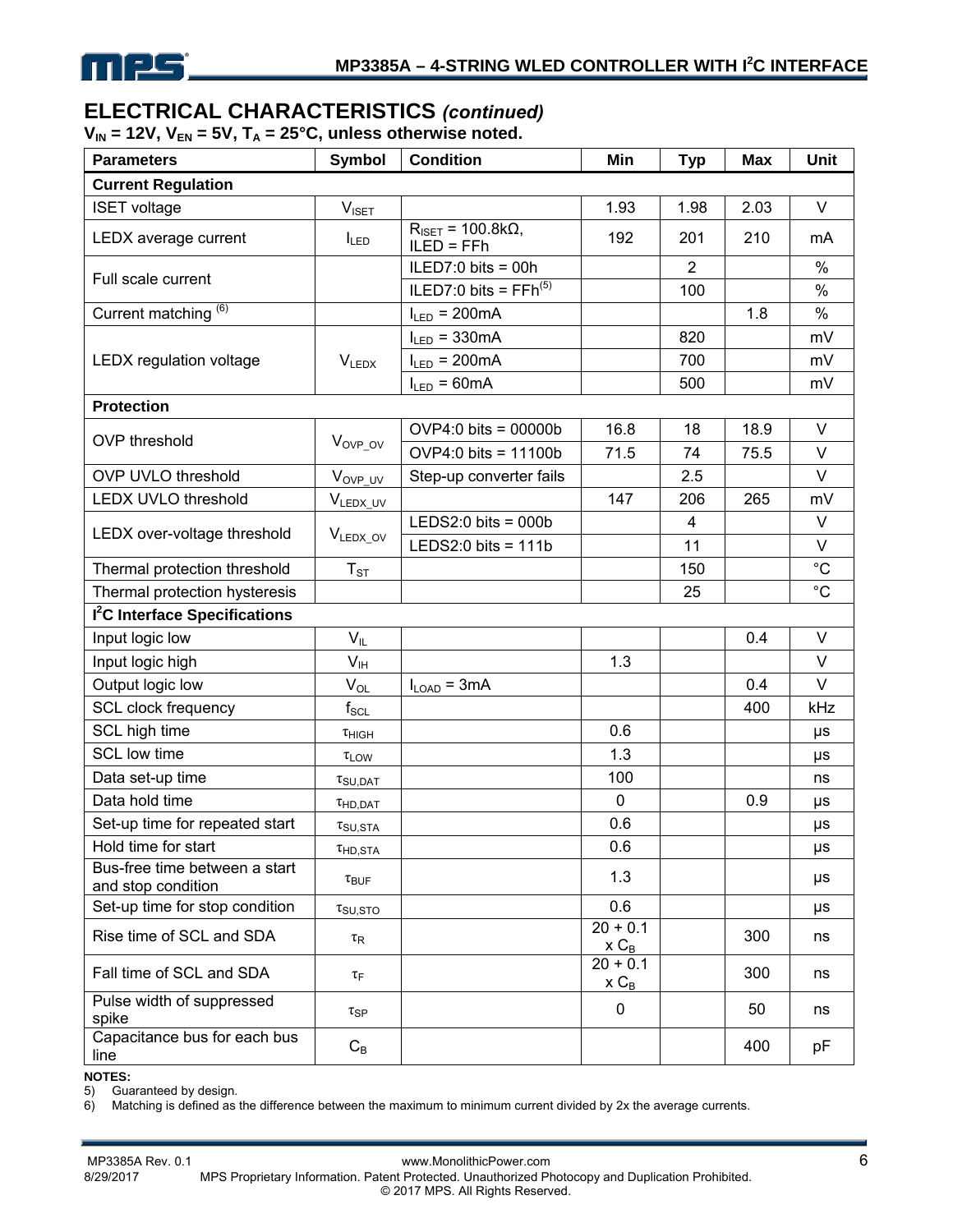

# **TIMING DIAGRAM**



**Figure 1: I2 C Compatible Interface Timing Diagram**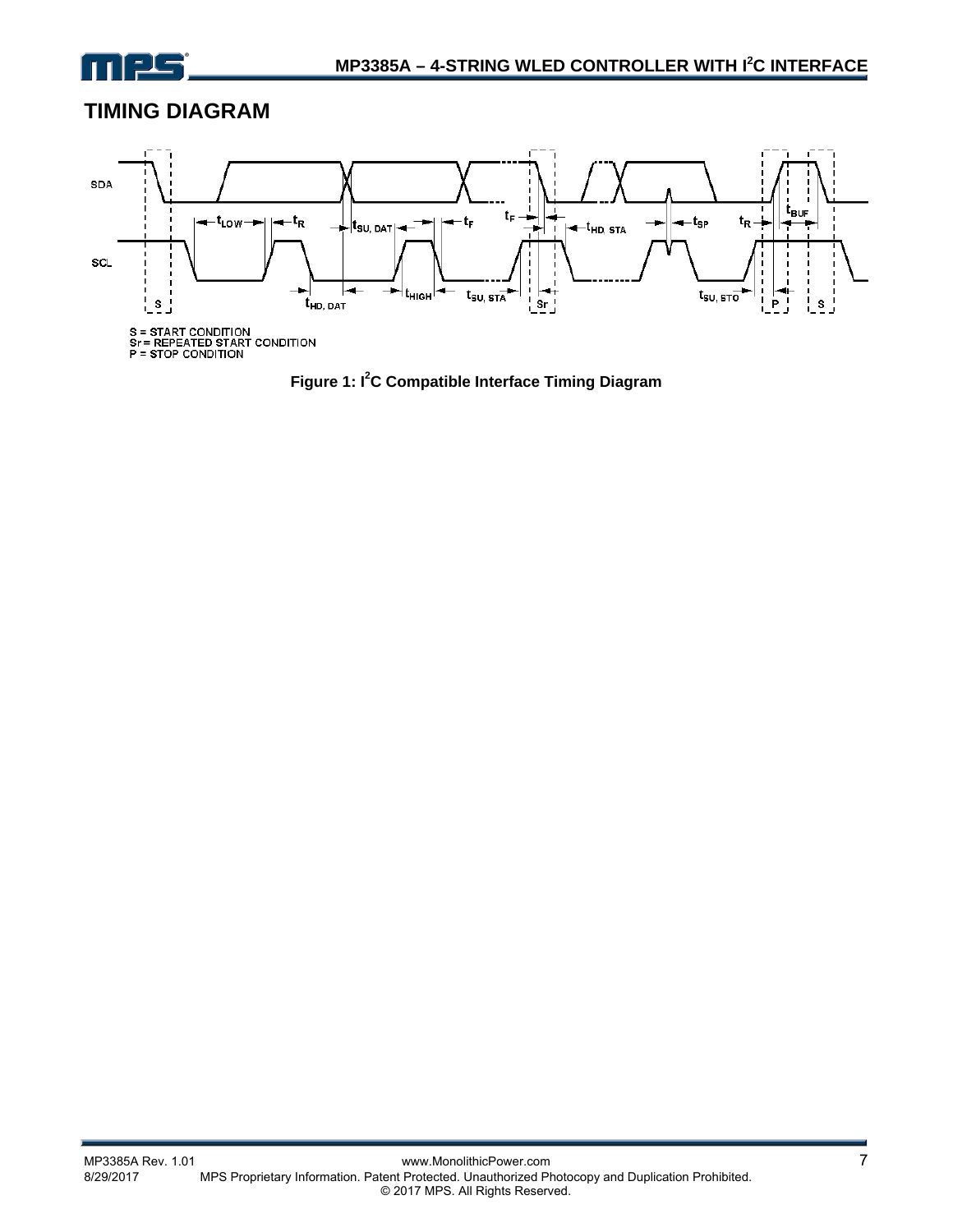# **TYPICAL PERFORMANCE CHARACTERISTICS**

 $V_{IN}$  = 12V,  $V_{EN}$  = 3.3V, unless otherwise noted.

 $V<sub>ISET</sub>$  vs.  $T<sub>J</sub>$ 



VIN\_UVLO VS. TJ



RGATE SOURCE VS. TJ



Sweep V<sub>IN</sub> 4.100 4.030 3.960

F<sub>SW</sub> vs. T<sub>J</sub>

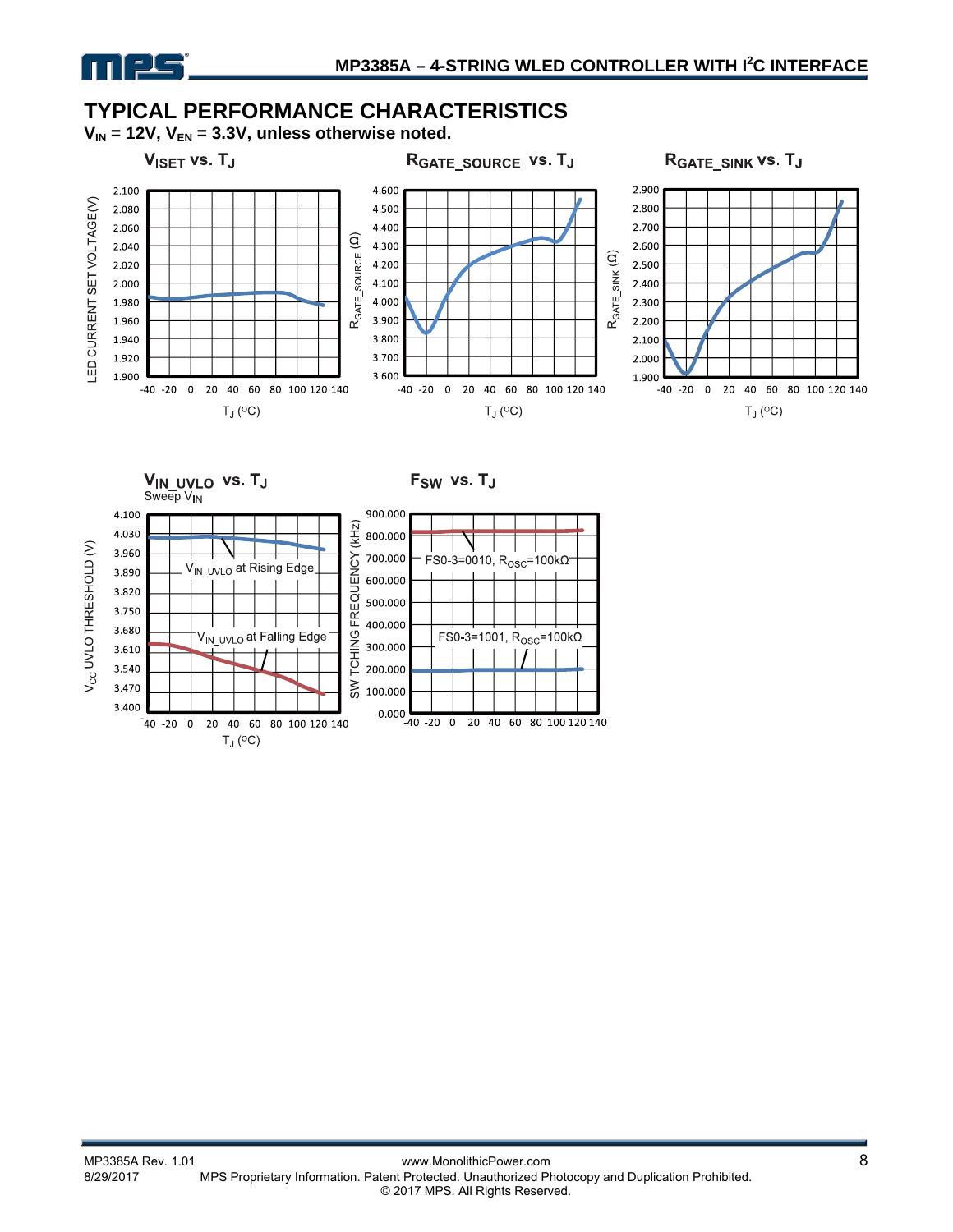

### **TYPICAL PERFORMANCE CHARACTERISTICS** *(continued)*

 $V_{IN}$  = 12V,  $V_{EN}$  = 3.3V, L = 33µH, 120mA/string, 4 strings, 14 LEDs,  $T_A$  = 25°C, unless otherwise **noted.**

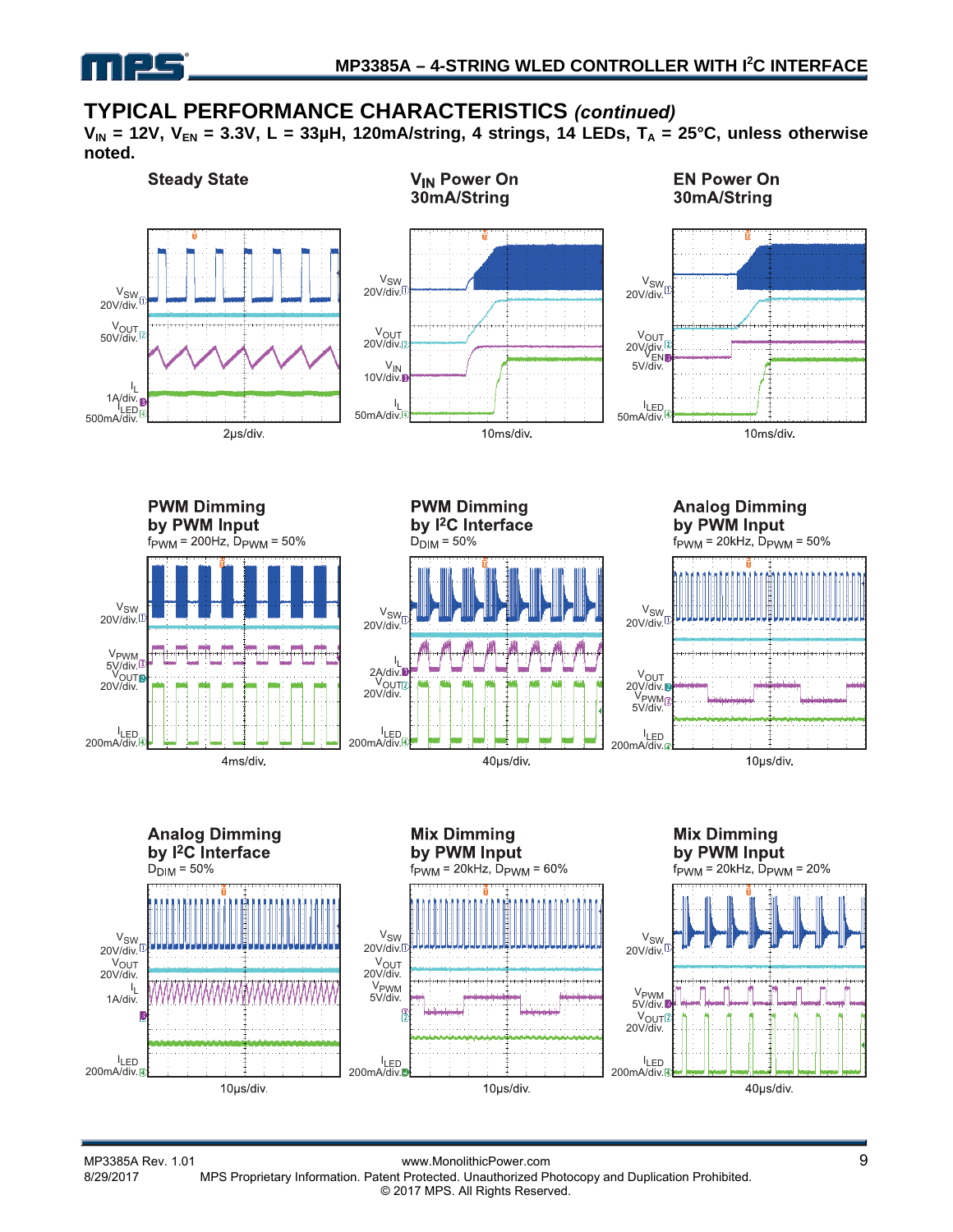

### **TYPICAL PERFORMANCE CHARACTERISTICS** *(continued)*

V<sub>IN</sub> = 12V, V<sub>EN</sub> = 3.3V, 120mA/string, 4 strings, 14 LEDs, T<sub>A</sub> = 25°C, unless otherwise noted.



**Open One String** 

**Short One String** 

#### **Short Inductor Protection**





#### **Short Diode Protection** 30mA/String

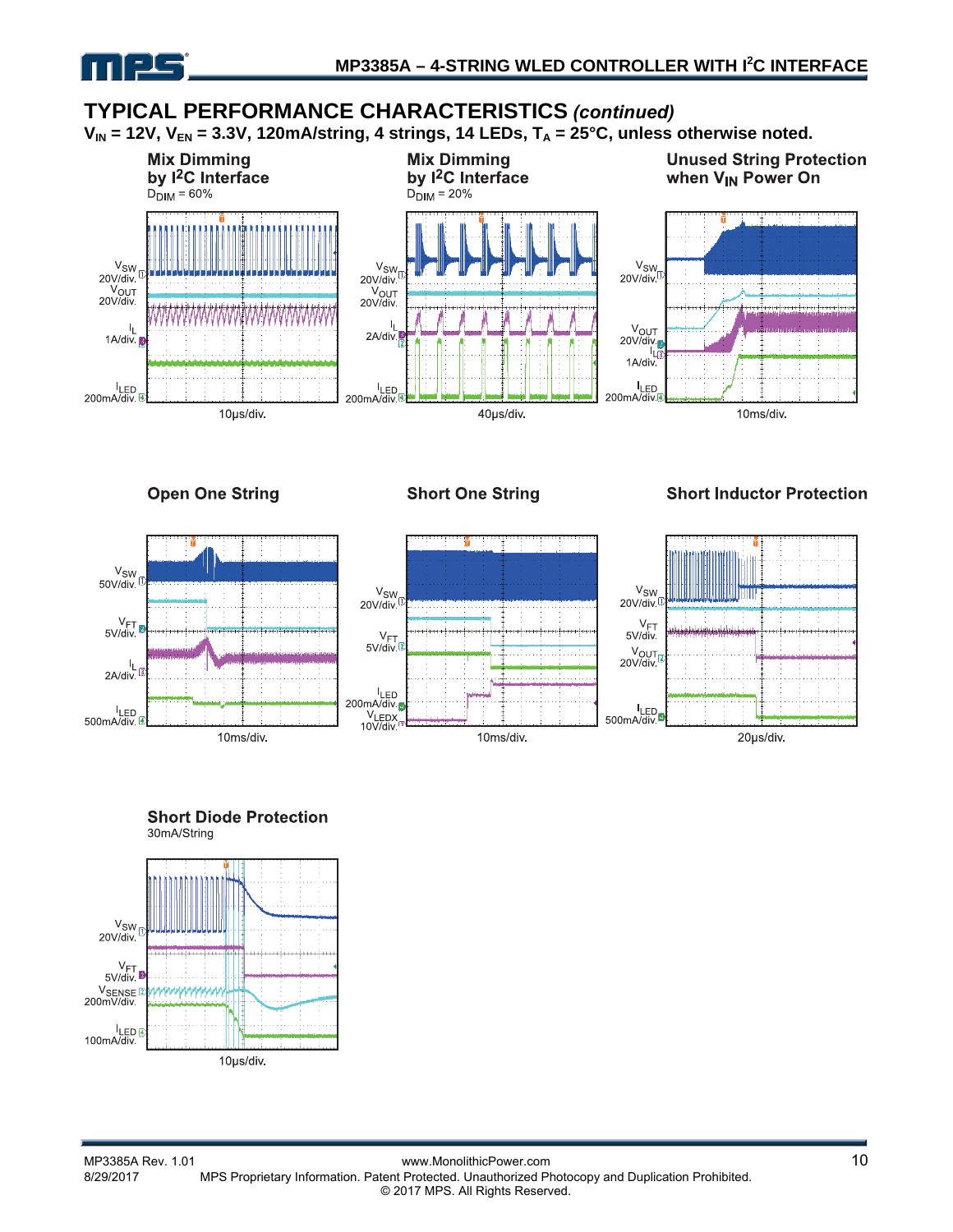

# **PIN FUNCTIONS**

| Package<br>Pin# | <b>Name</b>      | <b>Description</b>                                                                                                                                                                                                                                                                                                                                                                                                                                                                                                                                               |
|-----------------|------------------|------------------------------------------------------------------------------------------------------------------------------------------------------------------------------------------------------------------------------------------------------------------------------------------------------------------------------------------------------------------------------------------------------------------------------------------------------------------------------------------------------------------------------------------------------------------|
| 1               | <b>DRV</b>       | Step-up converter power switch gate output. DRV drives the external power N-<br>channel MOSFET device. Connect a resistor (e.g.: $10\Omega$ ) to DRV.                                                                                                                                                                                                                                                                                                                                                                                                            |
| $\overline{2}$  | <b>VCC</b>       | Internal 6V linear regulator output. VCC provides a power supply for the external<br>MOSFET switch gate driver and internal control circuitry. Bypass VCC to GND with a<br>ceramic capacitor.                                                                                                                                                                                                                                                                                                                                                                    |
| 3               | EN               | Enable control input. A voltage greater than 1.5V turns the part on. A voltage less than<br>0.6V turns the part off. Do not float EN.                                                                                                                                                                                                                                                                                                                                                                                                                            |
| 4               | <b>VIN</b>       | Supply input. VIN must be bypassed locally.                                                                                                                                                                                                                                                                                                                                                                                                                                                                                                                      |
| 5               | <b>PWM</b>       | PWM input signal for brightness control. Ensure that the PWM amplitude voltage<br>level is higher than $V_{\text{PWM HJ}}$ , and the low-level voltage is lower than $V_{\text{PWM LO}}$ . The input<br>PWM signal frequency determines the LED current dimming ratio when the MP3385A<br>works in direct PWM dimming mode. For external analog and mixed dimming modes,<br>the PWM pulse is filtered to a DC signal by an LPF capacitor, and the LED current is<br>proportional to the input PWM duty. If PWM is floated, weakly pull PWM to GND<br>internally. |
| 6               | <b>SCL</b>       | $I2C$ clock input.                                                                                                                                                                                                                                                                                                                                                                                                                                                                                                                                               |
| $\overline{7}$  | <b>SDA</b>       | $I2C$ data input.                                                                                                                                                                                                                                                                                                                                                                                                                                                                                                                                                |
| 8               | <b>FT</b>        | Fault indication output. FT is an open drain during normal operation. FT is pulled low<br>during a fault condition.                                                                                                                                                                                                                                                                                                                                                                                                                                              |
| 9               | <b>LPF</b>       | Low-pass filter output for analog dimming with PWM input. A capacitor is<br>connected between LPF and GND when the part operates in external PWM input analog<br>dimming or mixed dimming mode. Remove the LPF capacitor when the part operates in<br>direct PWM dimming mode.                                                                                                                                                                                                                                                                                   |
| 10              | <b>OSC</b>       | <b>Switching frequency set.</b> Connect a resistor $(ROSC)$ between OSC and GND to set the<br>step-up converter switching frequency. The clock frequency is proportional to the current<br>sourced from OSC. There is a 100~900kHz switching frequency selected by the I <sup>2</sup> C<br>interface when connected to a $100k\Omega$ resistor at OSC.                                                                                                                                                                                                           |
| 11              | <b>COMP</b>      | Step-up converter compensation. COMP compensates for the regulation control loop.<br>Connect a ceramic capacitor and resistor from COMP to GND.                                                                                                                                                                                                                                                                                                                                                                                                                  |
| 12              | <b>ISET</b>      | <b>LED current set.</b> Tie a current-setting resistor from ISET to ground to program the<br>current in each LED string.                                                                                                                                                                                                                                                                                                                                                                                                                                         |
| 13              | LED4             | LED string 4 current input. LED4 is the open-drain output of an internal dimming<br>control switch. Connect the LED string 4 cathode to LED4.                                                                                                                                                                                                                                                                                                                                                                                                                    |
| 14              | LED <sub>3</sub> | LED string 3 current input. LED3 is the open-drain output of an internal dimming<br>control switch. Connect the LED string 3 cathode to LED3.                                                                                                                                                                                                                                                                                                                                                                                                                    |
| 15              | <b>PGND</b>      | Power ground.                                                                                                                                                                                                                                                                                                                                                                                                                                                                                                                                                    |
| 16              | LED <sub>2</sub> | <b>LED string 2 current input.</b> LED2 is the open-drain output of an internal dimming<br>control switch. Connect the LED string 2 cathode to LED2.                                                                                                                                                                                                                                                                                                                                                                                                             |
| 17              | LED1             | LED string 1 current input. LED1 is the open-drain output of an internal dimming<br>control switch. Connect the LED string 1 cathode to LED1.                                                                                                                                                                                                                                                                                                                                                                                                                    |
| 18              | <b>OVP</b>       | Output over-voltage protection.                                                                                                                                                                                                                                                                                                                                                                                                                                                                                                                                  |
| 19              | IS               | Current sense input. During normal operation, IS senses the voltage across the<br>external inductor current-sensing resistor $(R_{\text{SENSE}})$ for peak-current-mode control. IS also<br>limits the inductor current during every switching cycle. If the MP3385A is used for<br>cascading applications, tie IS of the slave chip to GND. Do not float IS.                                                                                                                                                                                                    |
| 20              | <b>AGND</b>      | Signal ground.                                                                                                                                                                                                                                                                                                                                                                                                                                                                                                                                                   |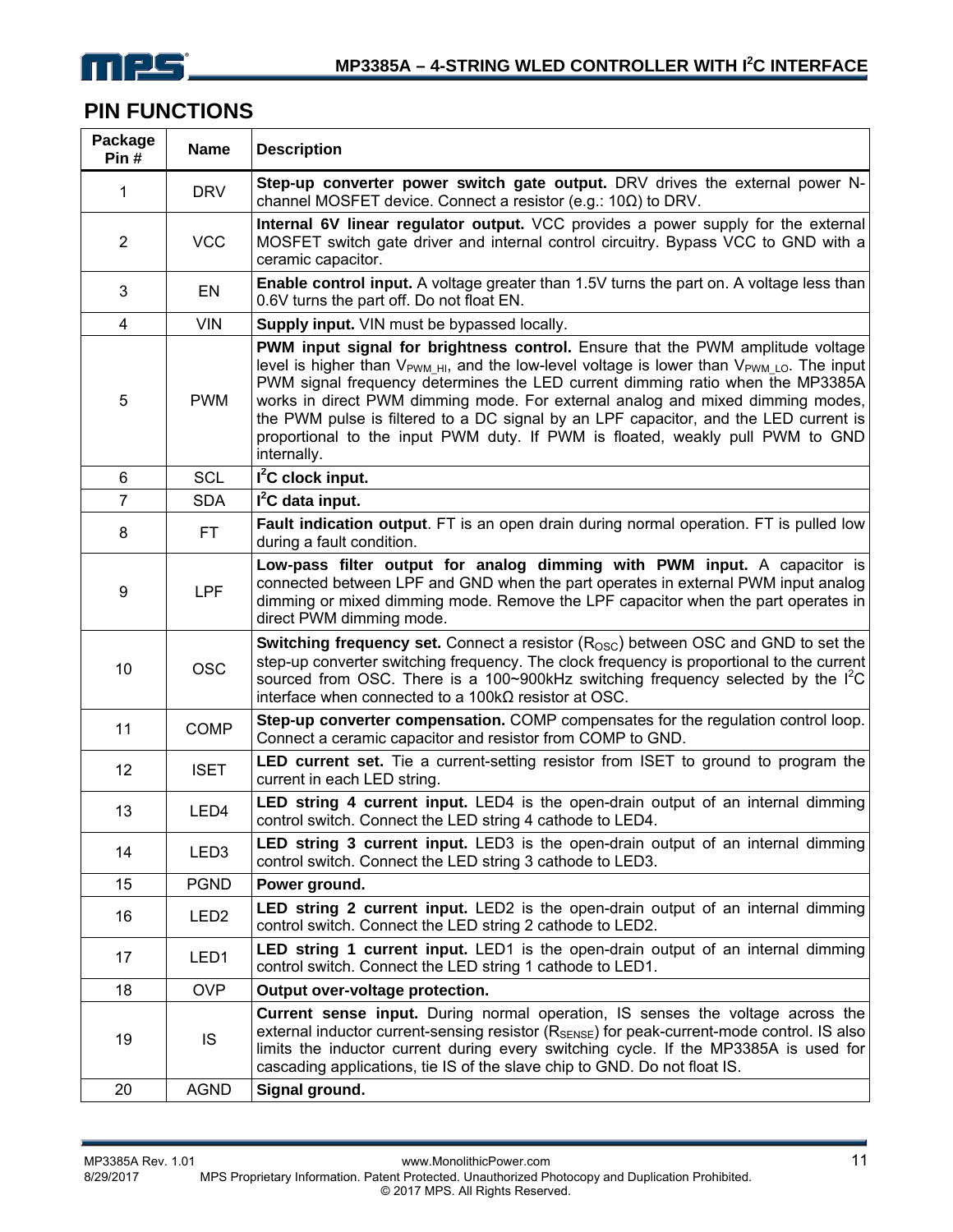

# **BLOCK DIAGRAM**



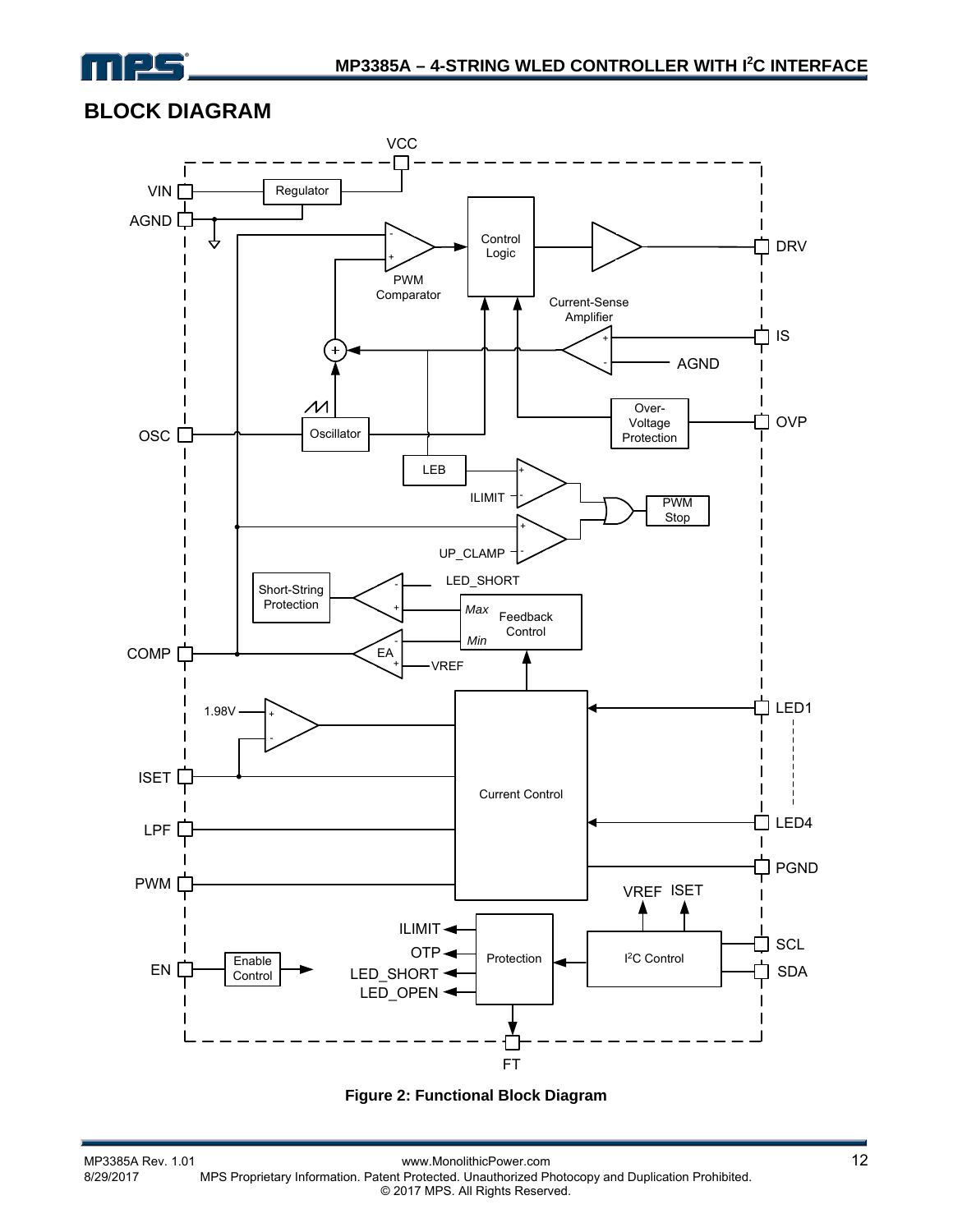

# **OPERATION**

The MP3385A employs a programmable, constant-frequency, peak-current mode, stepup converter with four regulated current channels to drive an array of four strings of white LEDs. The MP3385A has an I<sup>2</sup>C interface for easy communication that sets the operation modes flexibly.

#### **Internal 6V Regulator**

The MP3385A includes an internal linear regulator (VCC). When VIN is greater than 6.5V, the regulator outputs a 6V power supply to the external MOSFET switch gate driver and the internal control circuitry. The VCC voltage drops to 0V when the chip shuts down. The MP3385A features under-voltage lockout (UVLO), in which the chip is disabled until VCC exceeds the UVLO threshold. The UVLO hysteresis is approximately 340mV.

#### **System Start-Up**

When enabled, the MP3385A checks the topology connection first. The chip monitors the over-voltage protection (OVP) pin to determine if the Schottky diode is connected or if the boost output is shorted to GND. An OVP voltage higher than 2.5V allows the chip to switch normally. Otherwise, switching is disabled. The MP3385A checks additional safety limits including LED open/short protection, UVLO, over-temperature protection (OTP), and overcurrent protection (OCP) after passing the OVP test. If all the protection tests pass, the chip begins boosting the step-up converter with an internal soft start.

#### **Step-Up Converter**

At the beginning of each switching cycle, the internal clock turns on the external MOSFET. In normal operation, the minimum turn-on time is around 150ns. A stabilizing ramp is added to the output of the current sense amplifier to prevent sub-harmonic oscillations for duty cycles greater than 50%. This result is fed into the PWM comparator. When the summed voltage reaches the output voltage of the error amplifier ( $V_{\text{COMP}}$ ), the external MOSFET turns off.

The output voltage of the internal error amplifier is an amplified signal of the difference between the reference voltage and the feedback voltage. The converter chooses the lowest active LEDX voltage automatically to provide a high-enough bus voltage to power all of the LED arrays.

If the feedback voltage drops below the reference, the output of the error amplifier increases. This results in more current flowing through the MOSFET, increasing the power delivered to the output. This forms a closed loop that regulates the output voltage.

Under light-load operation, especially in the case of  $V_{\text{OUT}} \approx V_{\text{IN}}$ , the converter runs in pulseskipping mode where the MOSFET turns on for a minimum on time, and then the converter discharges the power to the output for the remaining period. The external MOSFET remains off until the output voltage needs to be boosted again.

#### **Dimming Control**

The MP3385A provides flexible dimming methods according to the dimming mode settings below.

#### 1) *PWM Dimming Mode*

MODE bits = 00b. The LED current duty cycle directly follows the PWM input signal duty cycle when INTERFACE = 0. The IC works in internal PWM dimming mode, and the LED current duty cycle is set by the internal registers 03H and 04H when INTERFACE = 1. The internal dimming frequency is fixed at 23kHz.

#### 2) *Analog Dimming Mode*

MODE bits = 01b. The LED current amplitude follows the duty cycle of the input PWM signal when INTERFACE = 0. The IC works in internal analog dimming mode (the LED current amplitude follows the internal register value of 03H and 04H) if INTERFACE = 1.

#### 3) *Mixed Dimming Mode*

There are two transfer points from analog to PWM dimming (25% or 50%) set by the  $I^2C$ interface.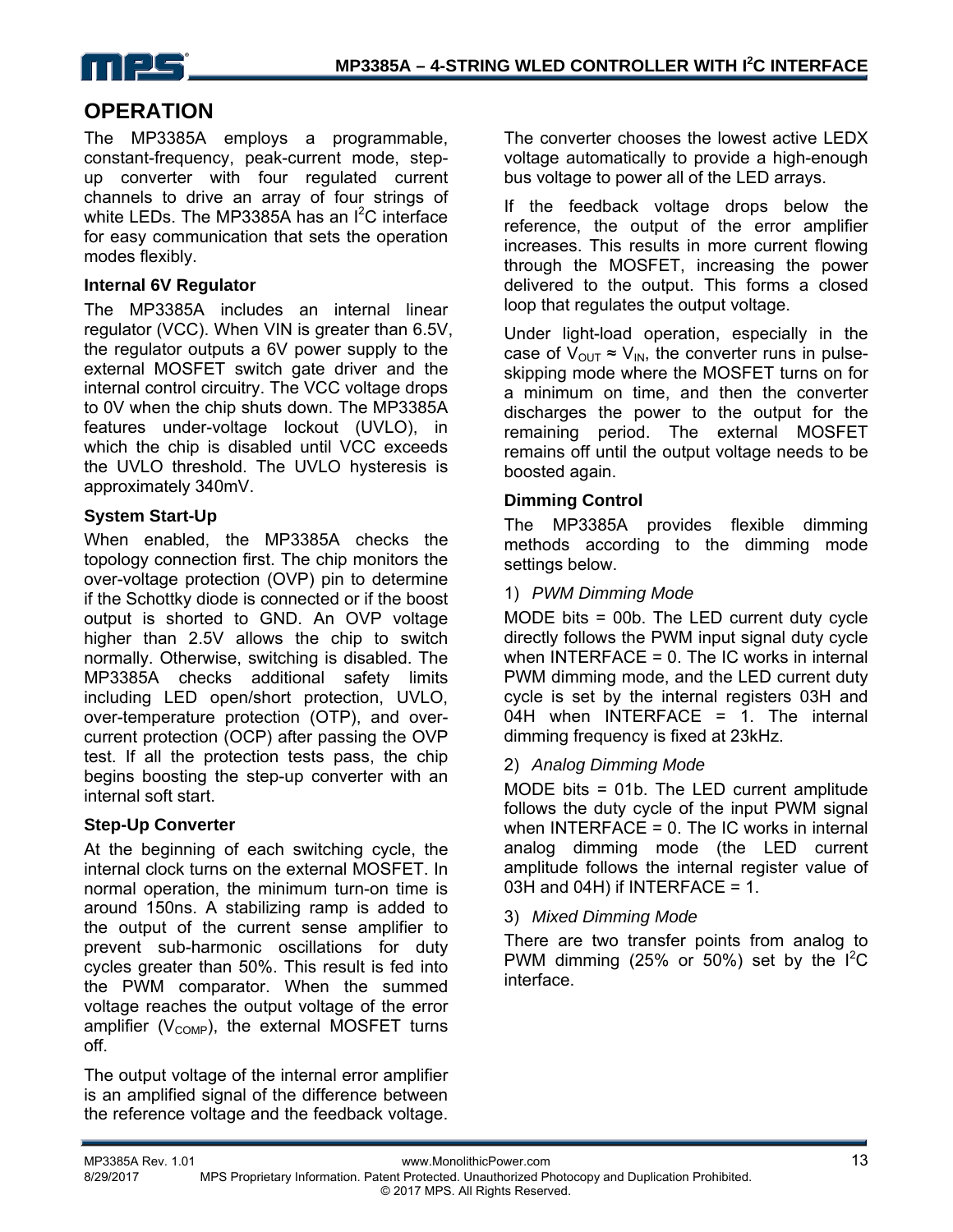

If the MODE bits  $=$  10b when the dimming duty cycle is larger than the 25% threshold, the IC works in analog dimming mode. Otherwise, the IC works in PWM dimming mode, and the LED current follows the PWM ratio. If the MODE bits = 11b when the dimming duty cycle is larger than the 50% threshold, the IC works in analog dimming mode. Otherwise, the IC works in PWM dimming mode.

In mixed dimming mode, when INTERFACE  $= 0$ , the LED current amplitude is proportional to the ratio of the external PWM signal if the duty cycle of PWM is larger than the transfer point (25% or 50%). The LED current amplitude is fixed to 100% brightness while the LED current duty is equal to the input PWM ratio (if the duty cycle of PWM is lower than the transfer point). When INTERFACE = 1, the LED current amplitude and the duty cycle are set by registers 03H and 04H.

Regardless of the INTERFACE setting (1 or 0), the LED current frequency is fixed at 23kHz in mixed dimming mode when the duty cycle is lower than the transfer point (25% or 50%).

In analog and mixed dimming mode, to avoid noise at the small dimming ratio, the IC turns off the current sources if the current is less than 1.2% times the full scale current.

For external analog and mixed dimming modes, the minimum pulse width of the PWM signal is limited to 2µs to avoid noise interruption.

#### **Operation Switching Frequency**

The operation frequency of the converter can be changed by the OSC resistor and the FS0-3 bit in register 01H. The switching frequency covers 100kHz to 900kHz through the  $I^2C$ register bits when a 100kΩ resistor is connected to OSC. This optimizes the size of the external components and system efficiency.

#### **Open-String Protection**

Open-string protection is achieved through the OVP pin and the LED (1 to 4) pins. If one or more strings are open, the respective LEDX pins are pulled to ground. The IC continues charging the output voltage until it reaches the over-voltage protection (OVP) threshold. If the OVP point has been triggered, the chip stops switching and marks the strings that have an LEDX pin voltage lower than 206mV. Once

marked, the remaining LED strings force the output voltage back into tight regulation. The string with the largest voltage drop determines the output regulation.

The MP3385A always attempts to light at least one string. If all strings are open, the MP3385A shuts down the step-up converter. The strings remain in this marked state until the chip resets.

#### **Unused LED String Auto-Detection**

For the MP3385A, if an LED string is open or unused before start-up, the IC detects and marks off the open channel automatically to prevent the output from charging to the OVP value. This function prevents a start-up failure, which is caused by LED short string misprotection due to OVP triggering. This is useful for application use and test board debugging. The unused LED string autodetection function is disabled if the OVP point is changed by the  $I^2C$  after EN and VIN power on, and  $I^2C$  is active.

The MP3385A disables the unused LED string by disabling the corresponding register control bit for each 4-channel current source. In some applications, if fewer than four LED strings are needed, the unused LED current sources can be disabled by setting the LED4:0 bit to 0 in register 00H.

#### **Short-String Protection**

The MP3385A monitors the LEDX pin voltages to determine if a short-string fault has occurred. If one or more strings are shorted, the respective LEDX pins tolerate high-voltage stress. If an LEDX pin voltage is higher than the protection threshold, which can be programmable by the LEDS2:0 bits in 01H, this condition triggers the detection of a short-string fault. When a short-string fault remains for longer than 10ms, the fault string is marked off and disabled. Once a string is marked off, it disconnects from the output voltage loop until VIN or EN restarts.

#### **Cycle-by-Cycle Current Limit**

To prevent the external components from exceeding the current stress rating, the IC uses a cycle-by-cycle current limit protection. The limit value is programmable from 150mV to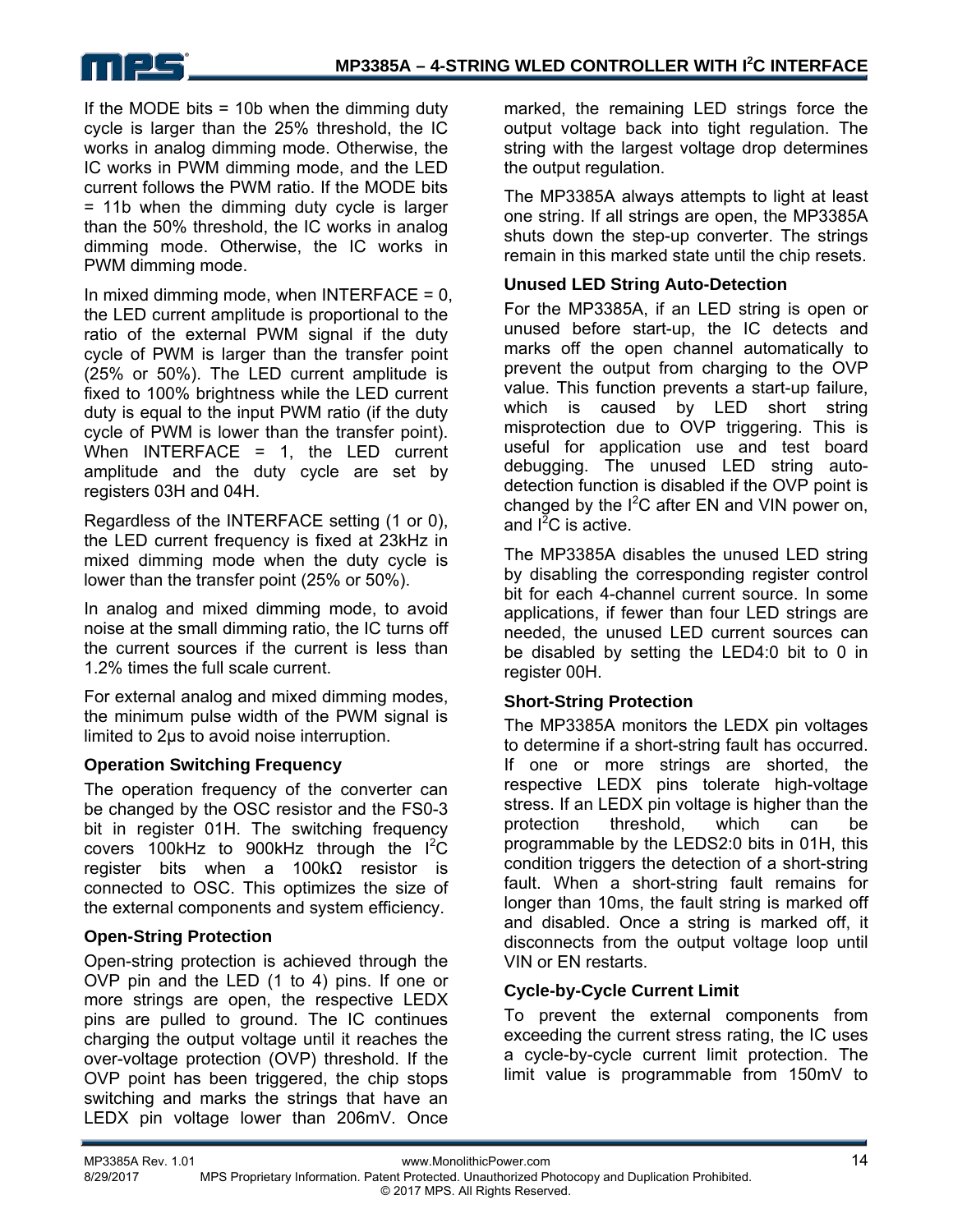

500mV by the OCP2:0 bits in register 05H. When the current exceeds the current limit value, the IC latches off until the power is reset or EN is toggled when operating in latch-off mode if the OCPM bit  $= 0$ . The device restarts when the current drops below the current limit again if the OCPM bit = 1.

#### **Short Inductor/Diode Protection**

When the external inductor or diode is shorted, the IC provides protection by detecting the current flowing through the power MOSFET. When the current sense voltage across the sense resistor (connected between IS and GND) hits the current protection threshold and lasts for four switching cycles, the IC stops switching and latches.

#### **Thermal Shutdown Protection**

To prevent the IC from operating at exceedingly high temperatures, thermal shutdown is implemented to detect the silicon die temperature. When the die temperature exceeds the upper threshold  $(T<sub>ST</sub>)$ , the IC shuts down. The IC resumes normal operation when the die temperature drops below the lower threshold. Typically, the hysteresis value is  $25^{\circ}$ C.

#### **Fault Flag Output and Fault Register Indicator**

FT remains in an open-drain condition when the LED driver is operating in a normal condition. It is connected to VCC by an external 100kΩ resistor and pulled to logic high when there is no fault. FT goes to logic low if a fault occurs. Set the corresponding fault bit in register 03H to 1.

#### **I 2 C Interface Register Description**

#### **I 2 C Chip Address**

After the start condition, the  $I^2C$ -compatible master sends a 7-bit address followed by an eighth read (Read: 1) or write (Write: 0) bit. The bit indicates the register address to or from which the data is written or read (see Figure 3).

|--|--|--|--|--|--|--|--|

#### **Figure 3: The I2 C Compatible Device Address**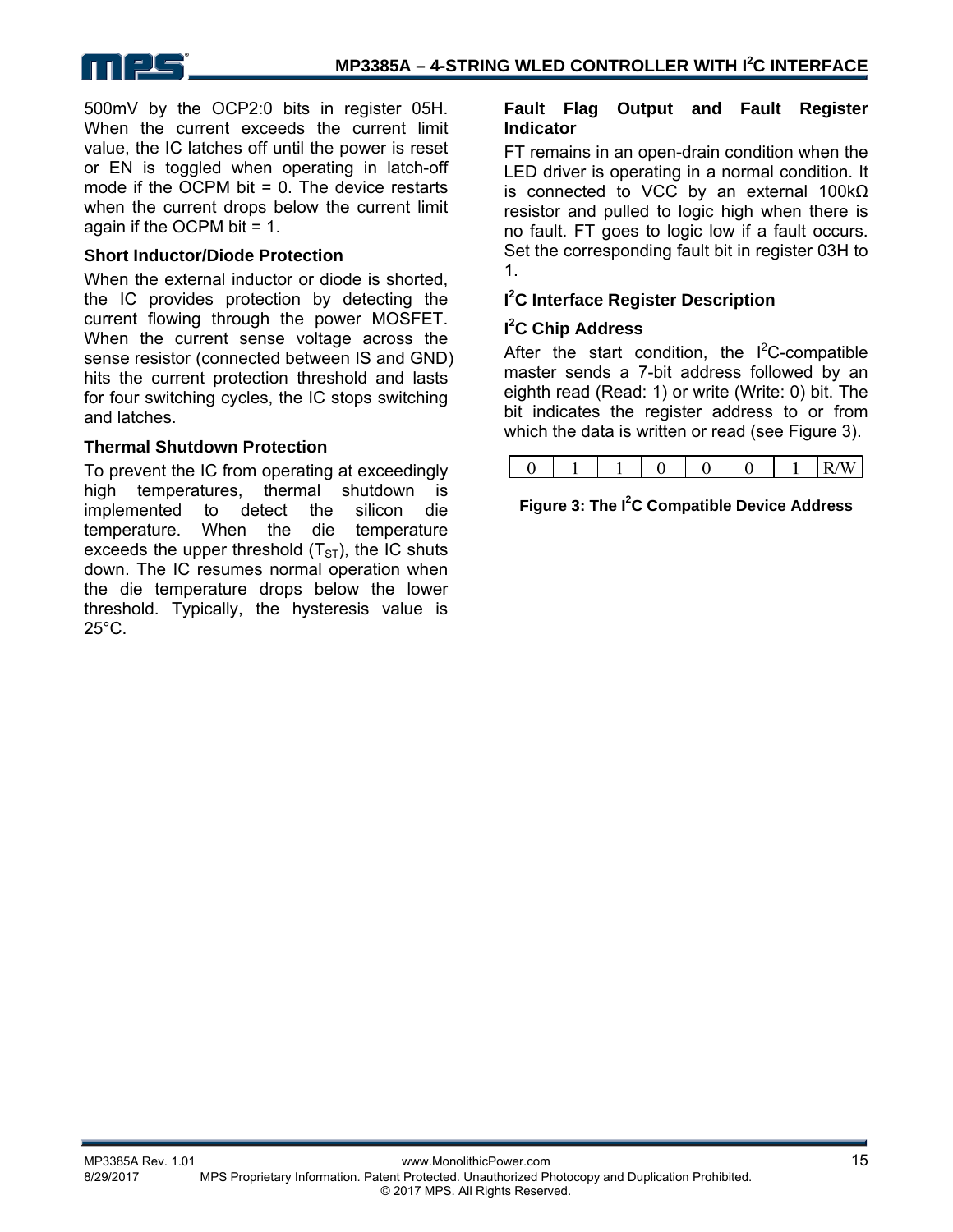### **Register Mapping**

| Add | D7               | D <sub>6</sub>    | D <sub>5</sub>    | D4                | D <sub>3</sub>    | D <sub>2</sub>    | D <sub>1</sub>   | D <sub>0</sub>    |
|-----|------------------|-------------------|-------------------|-------------------|-------------------|-------------------|------------------|-------------------|
| 00H | LED4             | LED <sub>3</sub>  | LED <sub>2</sub>  | LED <sub>1</sub>  | <b>NA</b>         | <b>INTERFACE</b>  | MODE1            | MODE0             |
| 01H | <b>OCPM</b>      | LEDS <sub>2</sub> | LEDS <sub>1</sub> | LEDS <sub>0</sub> | FS <sub>3</sub>   | FS <sub>2</sub>   | FS <sub>1</sub>  | FS <sub>0</sub>   |
| 02H | ILED7            | ILED <sub>6</sub> | ILED <sub>5</sub> | ILED4             | ILED <sub>3</sub> | ILED <sub>2</sub> | ILED1            | ILED <sub>0</sub> |
| 03H | DIODEO F         | OVP F             | OCP F             | LEDS F            | LEDO F            | OTP F             | DIM <sub>1</sub> | DIM <sub>0</sub>  |
| 04H | DIM <sub>9</sub> | DIM <sub>8</sub>  | DIM7              | DIM <sub>6</sub>  | DIM <sub>5</sub>  | DIM4              | DIM <sub>3</sub> | DIM <sub>2</sub>  |
| 05H | OVP4             | OV <sub>P3</sub>  | OVP <sub>2</sub>  | OVP <sub>1</sub>  | OV <sub>P0</sub>  | OCP <sub>2</sub>  | OCP <sub>1</sub> | OCP <sub>0</sub>  |
| 06H | ID7              | ID <sub>6</sub>   | ID <sub>5</sub>   | ID <sub>4</sub>   | ID <sub>3</sub>   | ID <sub>2</sub>   | ID <sub>1</sub>  | ID <sub>0</sub>   |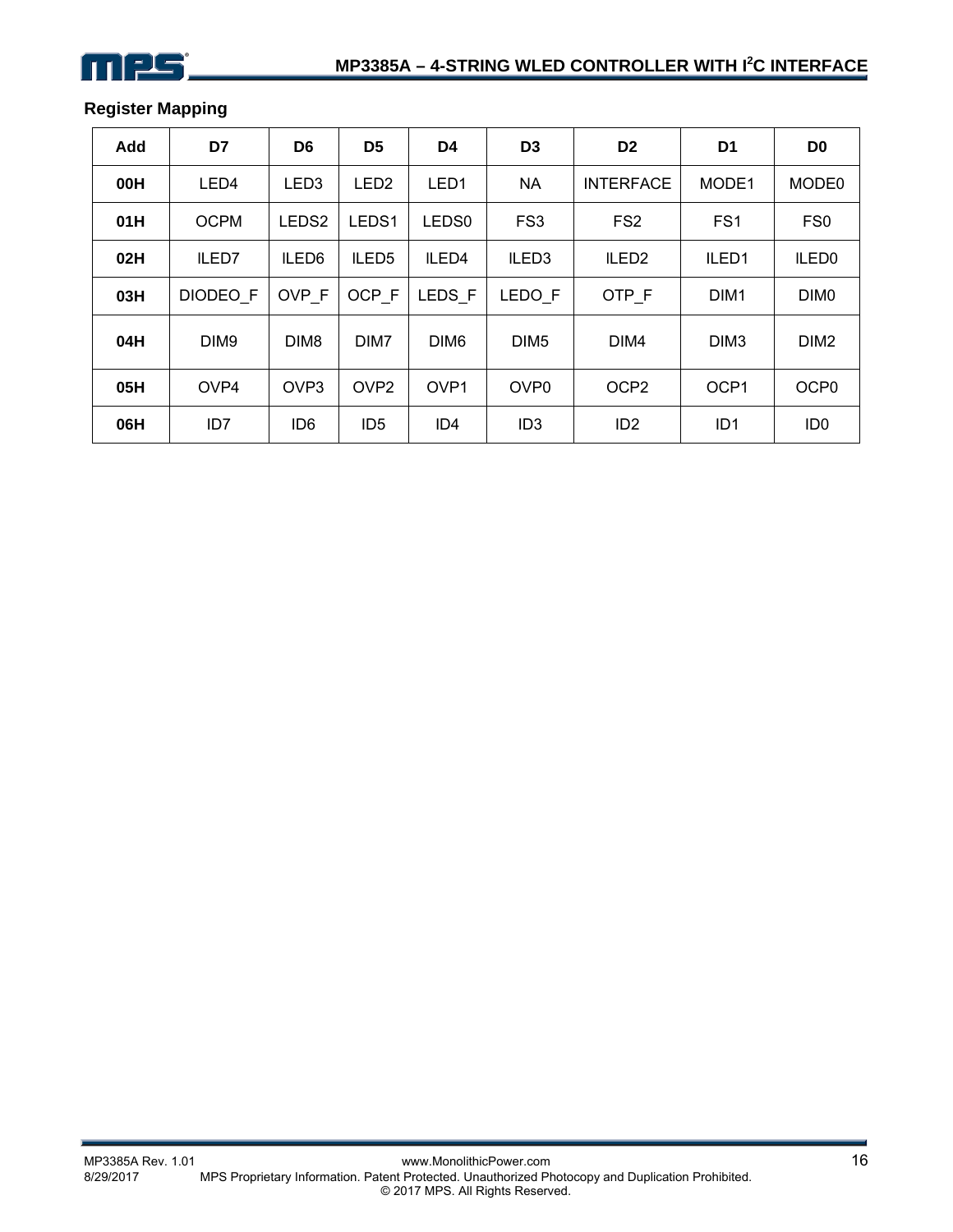

### **Addr: 0x00 Bit Bit Name Access Default Description** 7:4 | LED4:0 | RW | 1111b LED current source enable bits. LED1/2/3/4 controls the internal LED current sources, respectively. LED1: LED current source 1  $1 =$ enabled  $0 =$  disabled LED2: LED current source 2  $1 =$ enabled  $0 =$  disabled LED3: LED current source 3  $1 =$ enabled  $0 =$  disabled LED4: LED current source 4 1= enabled  $0 =$  disabled 3 | NA | RW | NA | N/A 2 INTERFACE RW 0b Dimming input interface set bit. 0 = dimming control by PWM input signal 1 = dimming control by  $I^2C$  interface 1:0 | MODE1:0 | RW | 00b Dimming mode setting bits. 00 = PWM mode. The LED current duty cycle directly follows the PWM input signal duty cycle when INTERFACE =  $0$ . The IC works in internal PWM dimming mode, and the LED current duty cycle is set by the internal registers 03H and 04H when INTERFACE = 1. The internal dimming frequency is fixed at 23kHz. 01 = Analog dimming mode. The LED current amplitude follows the duty cycle of the input PWM signal when INTERFACE =  $0$ and follows the internal register value of 03H and 04H if INTERFACE = 1. 10 = Mixed dimming mode. When the dimming duty cycle is larger than the 25% threshold, the IC works in analog dimming mode. Otherwise, the IC works in PWM dimming mode. 11 = Mixed dimming mode. When the dimming duty cycle is larger than the 50% threshold, the IC works in analog dimming mode. Otherwise, the IC works in PWM dimming mode.

#### **Table 1: Dimming Mode Register**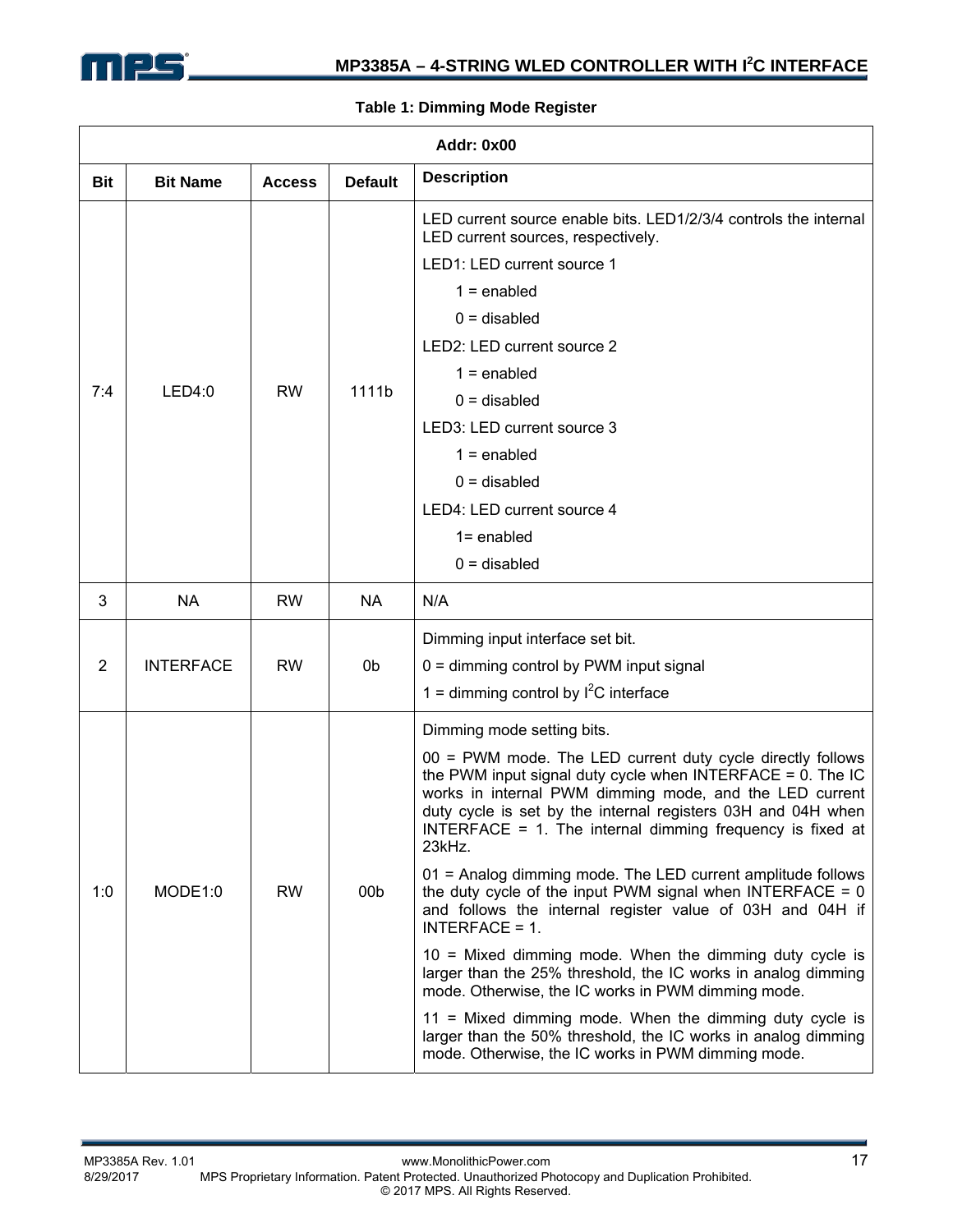

|            | Addr: 0x01      |               |                |                                                                                                                                                                                                                                                                                                  |  |  |  |  |
|------------|-----------------|---------------|----------------|--------------------------------------------------------------------------------------------------------------------------------------------------------------------------------------------------------------------------------------------------------------------------------------------------|--|--|--|--|
| <b>Bit</b> | <b>Bit Name</b> | <b>Access</b> | <b>Default</b> | <b>Description</b>                                                                                                                                                                                                                                                                               |  |  |  |  |
| 7          | <b>OCPM</b>     | <b>RW</b>     | 0b             | Mode selection bit for cycle-by-cycle current limit.<br>$0 =$ latch-off mode current limit<br>$1 =$ recoverable mode current limit                                                                                                                                                               |  |  |  |  |
| 4:6        | LEDS2:0         | <b>RW</b>     | 100b           | LED short protection threshold. 1V/step. Default value is 8V.<br>$000 = 4V$<br>$001 = 5V$<br>$111 = 11V$                                                                                                                                                                                         |  |  |  |  |
| 3:0        | FS3:0           | <b>RW</b>     | 0100b          | Boost converter operation frequency set bits. Default frequency<br>is 400kHz.<br>0000b = boost converter off<br>$0001b = 100kHz$<br>$0010b = 200kHz$<br>$0011b = 300kHz$<br>$0100b = 400kHz$<br>$0101b = 500kHz$<br>$0110b = 600kHz$<br>$0111b = 700kHz$<br>$1000b = 800kHz$<br>$1001b = 900kHz$ |  |  |  |  |

#### **Table 2: Operation Frequency Register**

#### **Table 3: LED Current Full-Scale Register**

|     | <b>Addr: 0x02</b> |               |                |                                                                                                                                                                                                                     |  |  |  |  |
|-----|-------------------|---------------|----------------|---------------------------------------------------------------------------------------------------------------------------------------------------------------------------------------------------------------------|--|--|--|--|
| Bit | <b>Bit Name</b>   | <b>Access</b> | <b>Default</b> | <b>Description</b>                                                                                                                                                                                                  |  |  |  |  |
| 7:0 | ILED7:0           | <b>RW</b>     | 00111011b      | LED current full scale set bits. The set value corresponds to the<br>2%-100% external setting current value by a resistor. 0.39% per<br>step. The default value is 25%.<br>$00000000b = 2\%$<br>$11111111b = 100\%$ |  |  |  |  |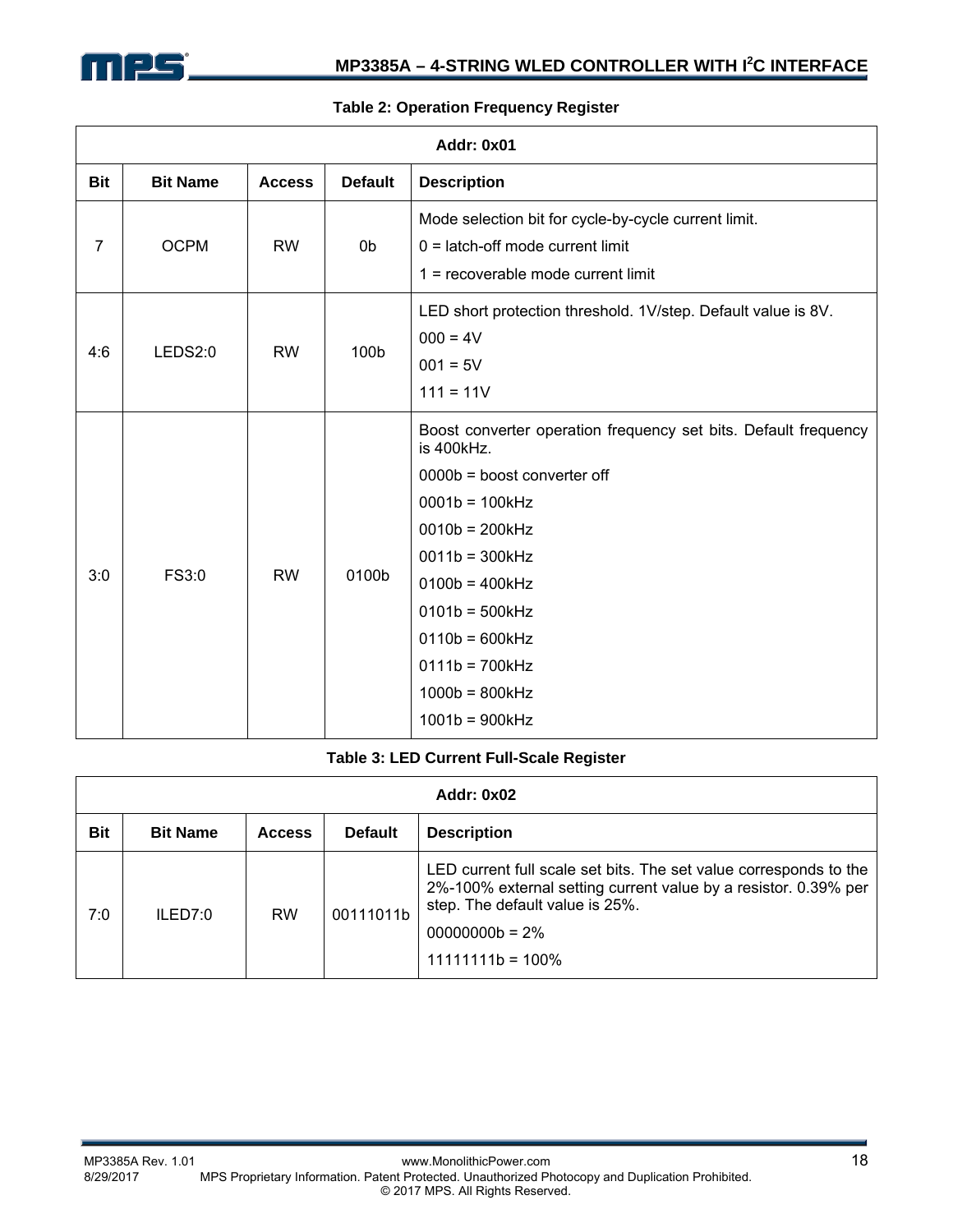

|                | <b>Addr: 0x03</b> |               |                 |                                                                             |  |  |  |  |  |
|----------------|-------------------|---------------|-----------------|-----------------------------------------------------------------------------|--|--|--|--|--|
| <b>Bit</b>     | <b>Bit Name</b>   | <b>Access</b> | <b>Default</b>  | <b>Description</b>                                                          |  |  |  |  |  |
| $\overline{7}$ | DIODEO_F          | $\mathsf{R}$  | 0 <sub>b</sub>  | Diode open fault indication bit.<br>$1 =$ fault<br>$0 = normal$             |  |  |  |  |  |
| 6              | OVP_F             | $\mathsf{R}$  | 0 <sub>b</sub>  | Output over-voltage fault indication bit.<br>$1 =$ fault<br>$0 = normal$    |  |  |  |  |  |
| 5              | OCP_F             | $\mathsf{R}$  | 0b              | Converter over-current fault indication bit.<br>$1 =$ fault<br>$0 = normal$ |  |  |  |  |  |
| 4              | LEDS_F            | $\mathsf{R}$  | 0 <sub>b</sub>  | LED string short fault indication bit.<br>$1 =$ fault<br>$0 = normal$       |  |  |  |  |  |
| 3              | LEDO_F            | $\mathsf{R}$  | 0 <sub>b</sub>  | LED string open fault indication bit.<br>$1 =$ fault<br>$0 = normal$        |  |  |  |  |  |
| $\overline{2}$ | OTP_F             | $\mathsf{R}$  | 0 <sub>b</sub>  | IC over-temperature fault indication bit.<br>$1 =$ fault<br>$0 = normal$    |  |  |  |  |  |
| 1:0            | DIM1:0            | R/W           | 11 <sub>b</sub> | 2 LSB bits of LED dimming brightness set bits.                              |  |  |  |  |  |

#### **Table 4: Fault Indication Register**

#### **Table 5: Internal LED Dimming Brightness Register**

|            | <b>Addr: 0x04</b> |               |                |                                                                                                             |  |  |  |  |
|------------|-------------------|---------------|----------------|-------------------------------------------------------------------------------------------------------------|--|--|--|--|
| <b>Bit</b> | <b>Bit Name</b>   | <b>Access</b> | <b>Default</b> | <b>Description</b>                                                                                          |  |  |  |  |
| 7:0        | DIM9:2            | <b>RW</b>     | 7Fh            | 8 MSB bits of LED dimming brightness set bits.<br>0.098% per step. Default value is 50% dimming brightness. |  |  |  |  |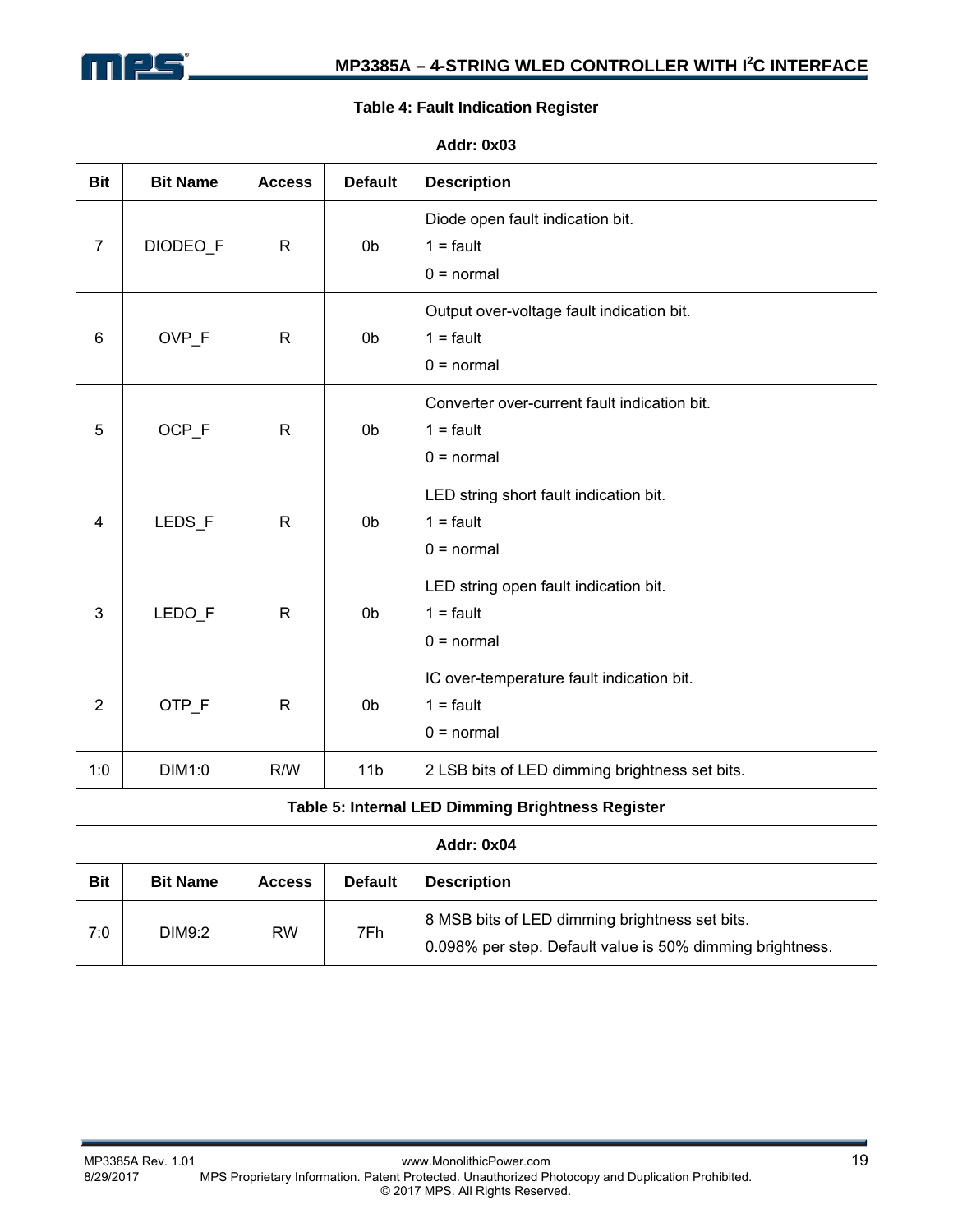

#### **Table 6: OVP and OCP Threshold Register**

| <b>Addr: 0x05</b> |                 |               |                |                                                                                                                                        |  |  |
|-------------------|-----------------|---------------|----------------|----------------------------------------------------------------------------------------------------------------------------------------|--|--|
| <b>Bit</b>        | <b>Bit Name</b> | <b>Access</b> | <b>Default</b> | <b>Description</b>                                                                                                                     |  |  |
| 7:3               | OVP4:0          | <b>RW</b>     | 11100b         | Output over-voltage protection threshold setting based on the<br>OVP pin connected to the LED anode. 2V/step. Default value is<br>74V. |  |  |
|                   |                 |               |                | $00000 = 18V$                                                                                                                          |  |  |
|                   |                 |               |                | $00001 = 20V$                                                                                                                          |  |  |
|                   |                 |               |                | $11100 = 74V$                                                                                                                          |  |  |
|                   |                 |               |                | $11111 = 80V$                                                                                                                          |  |  |
| 2:0               | OCP2:0          | <b>RW</b>     | 111b           | Converter over-current protection threshold. 50mV/step. Default<br>value is 0.5V.                                                      |  |  |
|                   |                 |               |                | $000 = 0.15V$                                                                                                                          |  |  |
|                   |                 |               |                | $111 = 0.5V$                                                                                                                           |  |  |

#### **Table 7: Vendor ID Register**

| Addr: 0x06 |                 |               |                |                                                  |  |  |  |
|------------|-----------------|---------------|----------------|--------------------------------------------------|--|--|--|
| <b>Bit</b> | <b>Bit Name</b> | <b>Access</b> | <b>Default</b> | <b>Description</b>                               |  |  |  |
| 7:0        | ID7:0           | R             | 01h            | Vendor ID information.<br>Returns 01H when read. |  |  |  |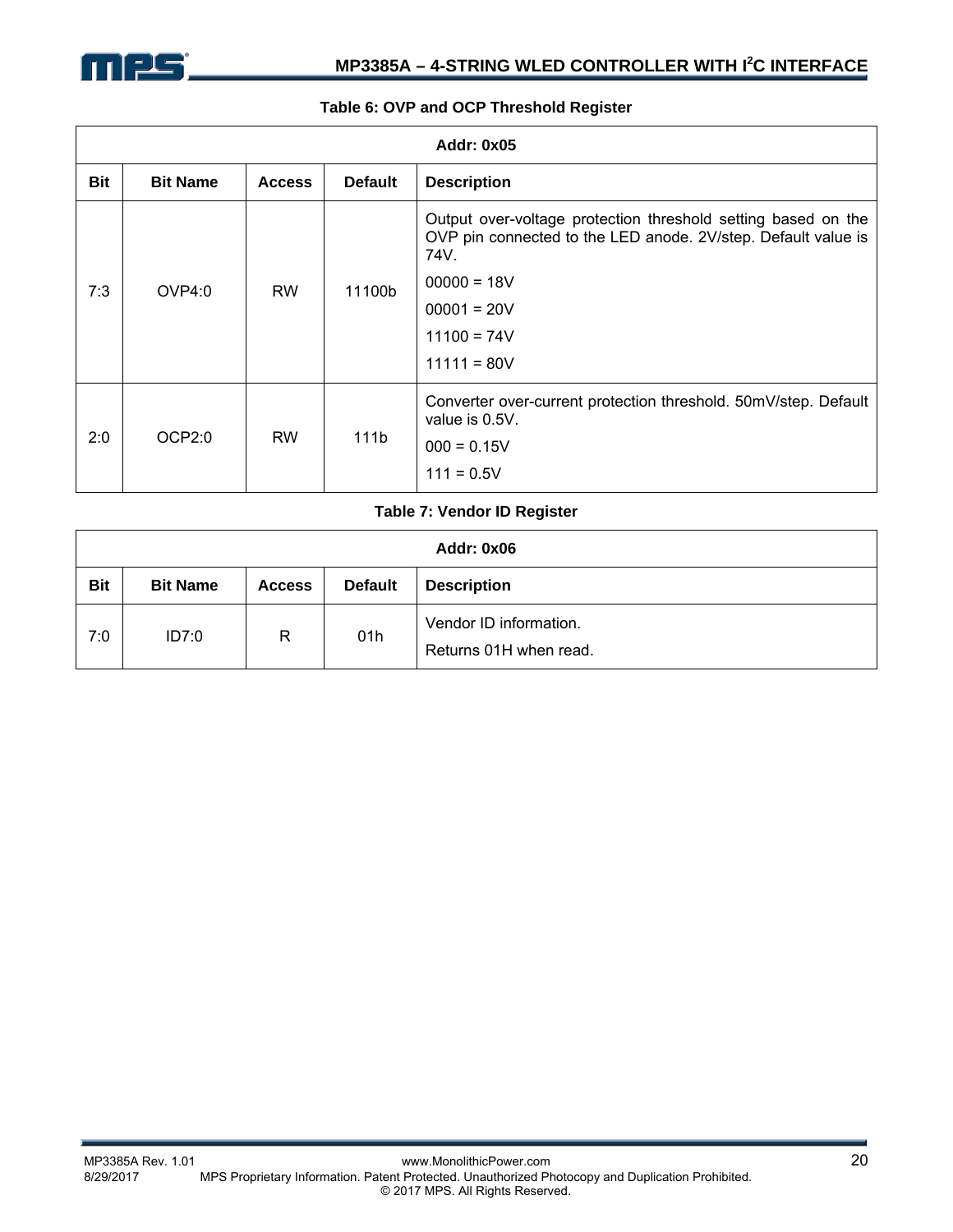

# **APPLICATION INFORMATION**

#### **Selecting the Switching Frequency**

The operation frequency of the converter depends on both the resistor at OSC and the FS3:0 bit in register 01H. If a 100kΩ resistor is selected for  $R_{\text{OSC}}$  (connected to OSC), the switching frequency is set from 100kHz to 900kHz by the  $1^2C$  interface. 0001b to 1001b corresponds to 100kHz to 900kHz, respectively. Table 8 shows the list of switching frequencies.

| <b>FS3:0</b> | <b>Switching Frequency</b> | Unit |
|--------------|----------------------------|------|
| 0000b        | Converter off              |      |
| 0001b        | 100                        |      |
| 0010b        | 200                        |      |
| 0011b        | 300                        |      |
| 0100b        | 400                        |      |
| 0101b        | 500                        | kHz  |
| 0110b        | 600                        |      |
| 0111b        | 700                        |      |
| 1000b        | 800                        |      |
| 1001b        | 900                        |      |

Without the  $I^2C$  interface, an oscillator resistor on OSC sets the internal oscillator frequency for the step-up converter according to Equation (1):

$$
F_{\text{SW}}(k \text{Hz}) = \frac{40000}{R_{\text{osc}}(k\Omega)} \tag{1}
$$

When  $R_{\text{OSC}}$  = 100kΩ, then  $F_{\text{SW}}$  = 400kHz.

#### **Setting the LED Current**

The current of each LED string is set through the current setting resistor on ISET and the full scale LED current setting bits ILED7:0 in Table 3. When the INTERFACE bit in 00H is 0, the LED current is dependent on the input PWM dimming duty cycle. Calculate the setting formula using Equation (2):

$$
ILED(mA) = \frac{20196}{R_{\text{ISET}}(k\Omega)} * K_{\text{FullScale}}
$$
 (2)

When the INTERFACE bit in 00H is 1, calculate the setting formula using Equation (3):

$$
ILED(mA) = \frac{20196}{R_{ISET}(k\Omega)} * K_{\text{DM}} * K_{\text{FullScale}}
$$
 (3)

Where  $K_{\text{FullScale}}$  is the ratio, which is set by the full scale LED current setting bits ILED7:0 in 02H, and  $K_{\text{DIM}}$  is the ratio, which is set by the dimming current setting bits DIM9:0 in 03H and 04H.

Without the  $I^2C$  interface, the current of each LED string is set through the resistor on ISET according to Equation (4):

$$
ILED(mA) = \frac{4633}{R_{\text{ISET}}(k\Omega)}\tag{4}
$$

For  $R_{ISET}$  = 46.4k $\Omega$ , the LED current is set to 100mA. Do not leave ISET open.

#### **Selecting the Input Capacitor**

The input capacitor reduces the surge current drawn from the input supply and the switching noise from the device. The input capacitor impedance at the switching frequency should be less than the input source impedance to prevent high-frequency switching current from passing through to the input. Ceramic capacitors with X5R or X7R dielectrics are recommended for their low ESR and small temperature coefficients. For most applications, use a 4.7μF ceramic capacitor in parallel with a 220µF electrolytic capacitor.

#### **Selecting the Inductor and Current Sensing Resistor**

A larger value inductor results in less ripple current and lower peak inductor current, which reduces stress on the N-channel MOSFET. However, the larger-value inductor has a larger physical size, a higher series resistance, and a lower saturation current. Choose an inductor that will not saturate under the worst-case load conditions. Select the minimum inductor value to ensure that the boost converter works in continuous conduction mode (CCM) with high efficiency and good EMI performance.

Calculate the required inductance value using Equation (5) and Equation (6):

$$
L \geq \frac{\eta \times V_{\text{OUT}} \times D \times (1-D)^2}{2 \times f_{\text{SW}} \times I_{\text{LOAD}}}
$$
 (5)

$$
D = 1 - \frac{V_{IN}}{V_{OUT}} \tag{6}
$$

Where  $V_{IN}$  is the input voltage, and  $V_{OUT}$  is the output voltage,  $f_{SW}$  is the switching frequency,  $I_{\text{LOAD}}$  is the LED load current, and  $\eta$  is the efficiency.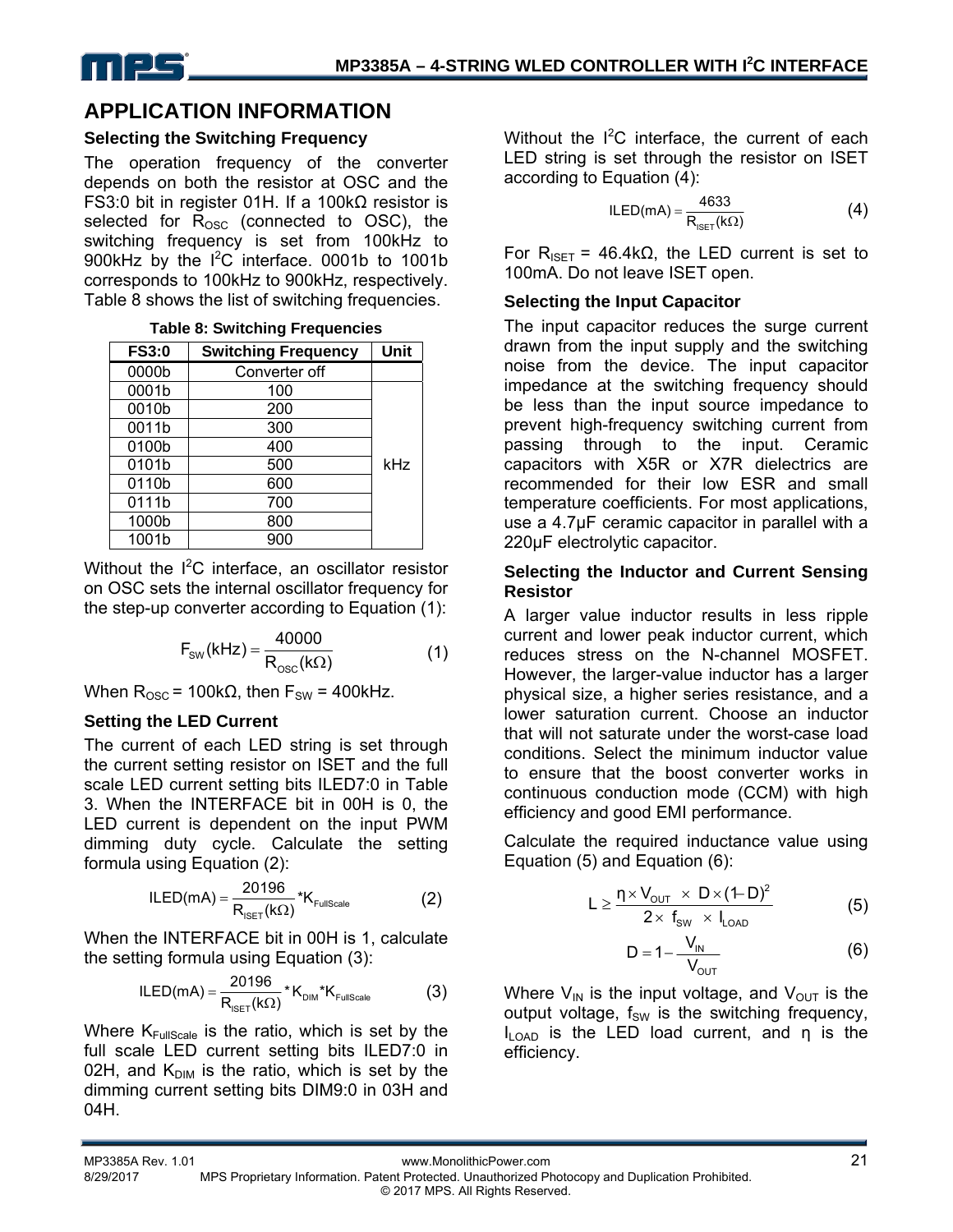

Usually, the switching current is used for peakcurrent-mode control. To avoid reaching the current limit, the voltage across the sensing resistor ( $R_{\text{SENSE}}$ ) must be less than 70% of the current-limit voltage ( $V_{\text{SENSE}}$ ), in the worst cases. Calculate  $R_{\text{SENSE}}$  and  $I_{\text{L(PEAK)}}$  with Equation (7) and Equation (8):

$$
R_{\text{SENSE}} = \frac{0.7 \times V_{\text{SENSE}}}{I_{L(\text{PEAK})}}
$$
(7)

$$
I_{L(PEAK)} = \frac{V_{OUT} \times I_{LOAD}}{\eta V_{IN}} + \frac{V_{IN} \times (V_{OUT} - V_{IN})}{2 \times L \times F_{SW} \times V_{OUT}}
$$
(8)

The current limit setting voltage  $(V_{\text{SENSE}})$  is set by the OCP2:0 bits in register 05H.

#### **Selecting the Power MOSFET**

The MP3385A is capable of driving a wide variety of N-channel power MOSFETS. The critical parameters of selection for a MOSFET are maximum drain-to-source voltage  $(V_{DS(MAX)})$ , maximum current  $(I_{D(MAX)})$ , on resistance  $(R_{DS(ON)})$ , gate-source charge  $(Q_{GS})$  and gatedrain charge  $(Q_{GD})$ , and total gate charge  $(Q_G)$ .

Ideally, the off-state voltage across the MOSFET is equal to the output voltage. Considering the voltage spike when it turns off,  $V_{DS(MAX)}$  should be greater than 1.5 times the output voltage.

The maximum current through the power MOSFET occurs at the minimum input voltage and the maximum output power. The maximum RMS current through the MOSFET is given by Equation (9) and Equation (10):

$$
I_{RMS(MAX)} = I_{IN(MAX)} \times \sqrt{D_{MAX}}
$$
 (9)

$$
D_{\text{max}} \approx \frac{V_{\text{OUT}} - V_{\text{IN(MIN)}}}{V_{\text{OUT}}}
$$
 (10)

The current rating of the MOSFET should be greater than 1.5 times  $I<sub>RMS</sub>$ .

The on resistance of the MOSFET determines the conduction loss, which can be calculated with Equation (11):

$$
P_{\text{cond}} = I_{\text{RMS}}^{2} \times R_{\text{DS (on)}} \times k \tag{11}
$$

Where k is the temperature coefficient of the MOSFET.

The switching loss is related to  $Q_{GD}$  and  $Q_{GS}$ , which determine the commutation time.  $Q_{GS1}$  is the charge between the threshold voltage and the plateau voltage when a driver charges the gate, which can be read in the  $V_{GS}$  vs.  $Q_G$  chart in the MOSFET datasheet.  $Q<sub>GD</sub>$  is the charge during the plateau voltage. These two parameters are needed to estimate turn-on and turn-off losses and can be calculated with Equation (12):

$$
P_{SW} = \frac{Q_{GS1} \times R_G}{V_{DR} - V_{TH}} \times V_{DS} \times I_{IN} \times f_{SW} +
$$
  

$$
\frac{Q_{GD} \times R_G}{V_{DR} - V_{PLT}} \times V_{DS} \times I_{IN} \times f_{SW}
$$
 (12)

Where  $V_{TH}$  is the threshold voltage,  $V_{PLT}$  is the plateau voltage,  $R<sub>G</sub>$  is the gate resistance, and  $V_{DS}$  is the drain-source voltage.

Please note that calculating the switching loss is the most difficult part of loss estimation. The formula above provides a simplified equation. For more accurate estimates, the equation becomes much more complex. The total gate charge  $(Q_G)$  is used to calculate the gate-drive loss, shown in Equation (13):

$$
P_{DR} = Q_G \times V_{DR} \times f_{SW}
$$
 (13)

Where  $V_{DR}$  is the drive voltage.

#### **Selecting the Output Capacitor**

The output capacitor keeps the output voltage ripple small and ensures feedback loop stability. The output capacitor impedance must be low at the switching frequency. Ceramic capacitors with X7R dielectrics are recommended for their low ESR characteristics. For most applications, a 4.7μF ceramic capacitor in parallel with a 22μF electrolytic capacitor is sufficient.

#### **Setting the Over-Voltage Protection (OVP)**

Open-string protection is achieved through the detection of the voltage on the OVP pin. In some cases, an LED string failure results in the feedback voltage always being zero. The MP3385A continues boosting the output voltage higher and higher. If the output voltage reaches the programmed OVP threshold, the protection is triggered.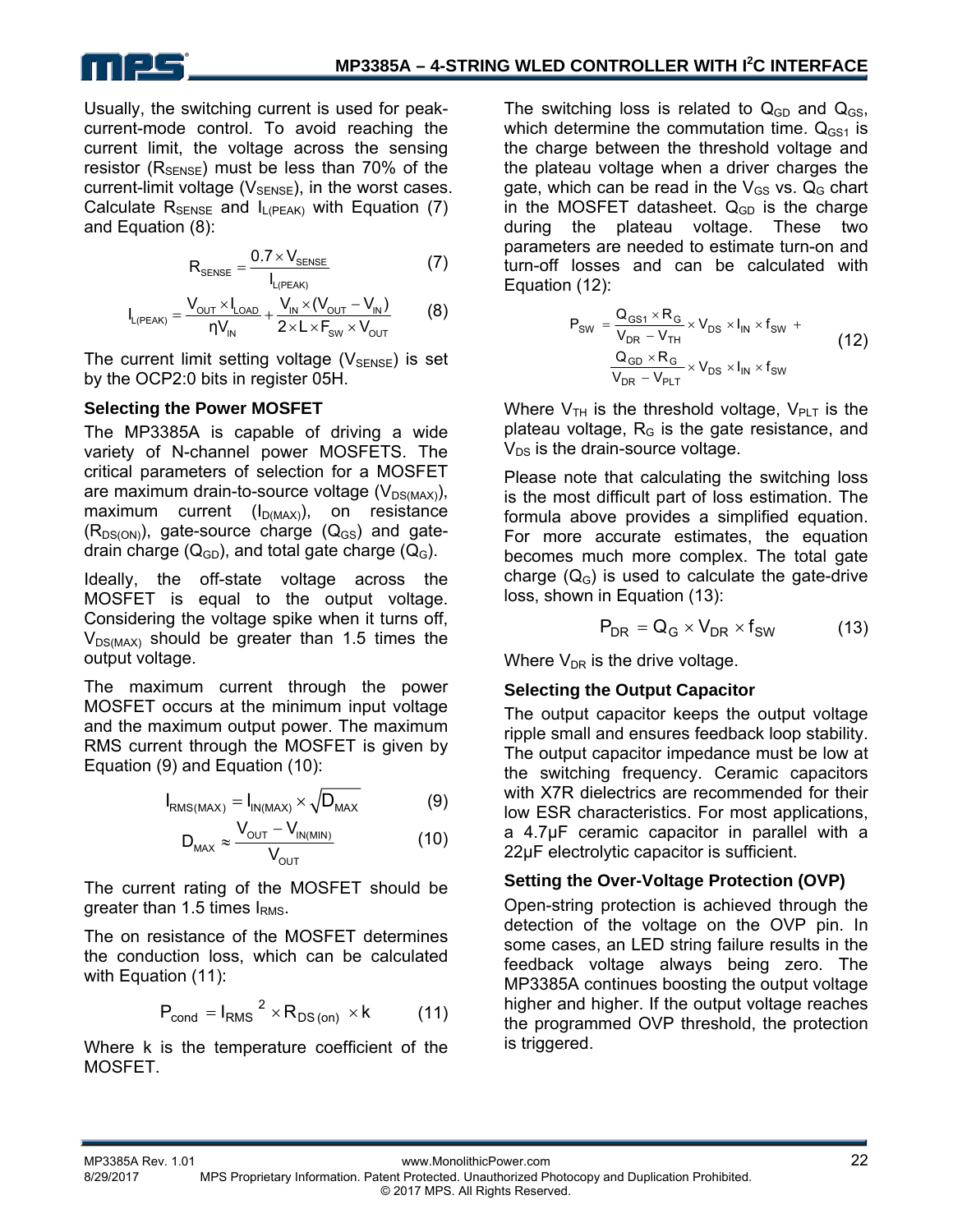

To ensure that the chip functions properly, an appropriate OVP voltage is needed. The recommended OVP point is about 1.1 to 1.2 times higher than the output voltage for normal operation. If the OVP pin is connected to the anode of the LED load, the OVP voltage is set by the OVP4:0 bits in register 05H. It is not recommended to set the OVP value higher than 80V, considering the LED return pin voltage rating.

If the MP3385A is applied for >80V output voltage applications through an external extension, connect a proper resistor  $(R_{\text{OVP}})$ between the anode of the LED and OVP pins to change the over-voltage point of the output ( $V_{\text{OVP}}$ ). Calculate  $V_{\text{OVP}}$  with R<sub>OVP</sub> with Equation  $(14)$ :

$$
V_{_{\text{OVP}}}(V) = \frac{R_{_{\text{OVP}}}(k\Omega) + 1600}{40} \times 1.9
$$
 (14)

Where the OVP4:0 bit in register 05H is the set default.

#### **Expanding LED Channels**

The MP3385A expands the number of LED channels by using two or three ICs in parallel. To connect two ICs for a total of eight LED strings, tie the VCC pins of the master IC and the slave IC together to power the slave IC internal logic circuitry. Tie the COMP pins of the slave IC and the master IC together to regulate the voltage of all eight strings. The slave IC MOSFET driving signals are not used. The boost converter can be driven only by the master IC. Do not leave IS of the slave IC floating; tie it to ground. Apply the EN and DIM signals to both ICs. The master IC's OVP should be higher than the slave IC's OVP.

#### **PCB Layout Guidelines**

Efficient PCB layout is critical to reduce EMI noise and achieve stable operation. For best results, refer to the guidelines below.

- 1. Keep the loop from the external MOSFET through the output diode and the output capacitor as small and short as possible since they carry a high-frequency pulse current.
- 2. Separate the power ground (PGND) and signal ground (GND).
- 3. Connect PGND and GND together. All logic signals refer to the signal ground to reduce noise affection.
- 4. Place the ceramic capacitors for VIN and VCC as close as possible.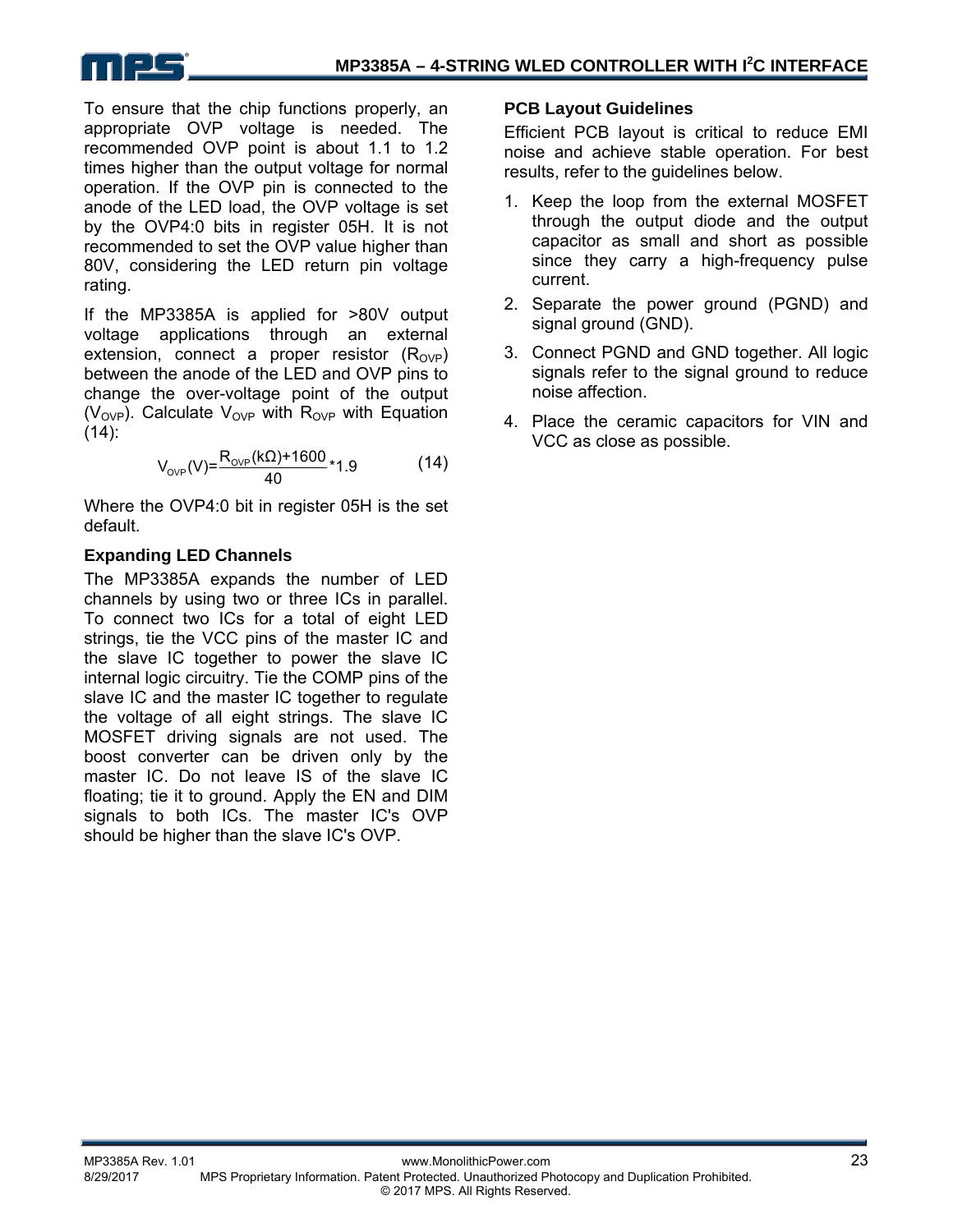



### **TYPICAL APPLICATION CIRCUIT**

**Figure 4: Driving 4 LED Strings** 

**NOTE:** Remove the LPF capacitor (C5) when the MP3385A works in direct PWM dimming. Some components value may need to be adjusted for different application condition.